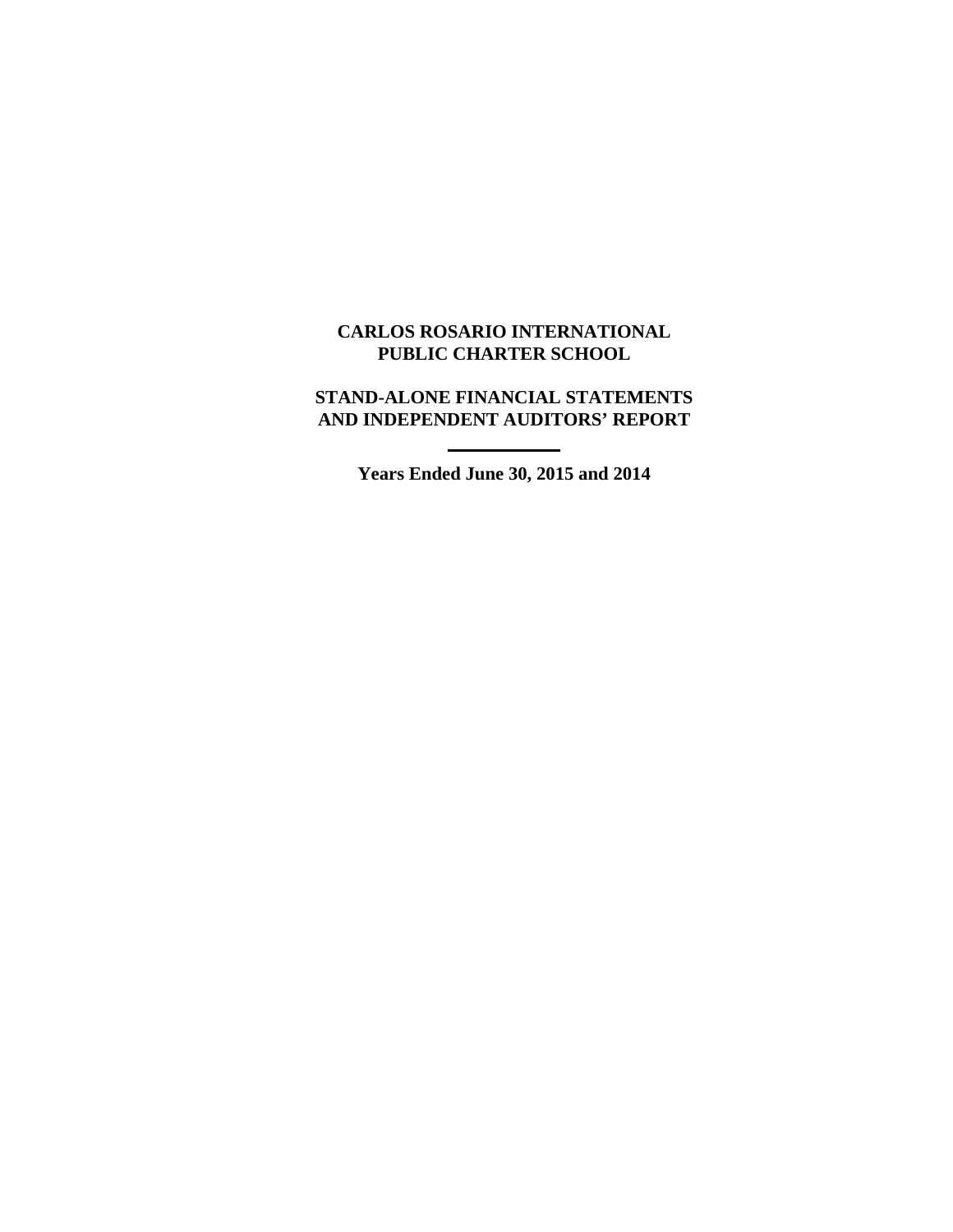# **TABLE OF CONTENTS**

| <b>Description</b>                                                                                                                                                                                                       | Page      |
|--------------------------------------------------------------------------------------------------------------------------------------------------------------------------------------------------------------------------|-----------|
| <b>Independent Auditors' Report</b>                                                                                                                                                                                      | $1 - 3$   |
| <b>Stand-Alone Financial Statements and Notes</b>                                                                                                                                                                        | $4 - 22$  |
| <b>Stand-Alone Supplemental Information</b>                                                                                                                                                                              |           |
| Supplemental Schedules of Functional Expenses                                                                                                                                                                            | 23        |
| Supplemental Schedule of Average Cost Per Student                                                                                                                                                                        | 24        |
| Independent Auditors' Report on Internal Control Over Financial Reporting<br>and on Compliance and Other Matters Based on an Audit of Financial<br>Statements Performed in Accordance with Government Auditing Standards | $25 - 26$ |
| <b>Schedule of Findings and Questioned Costs</b>                                                                                                                                                                         | 27        |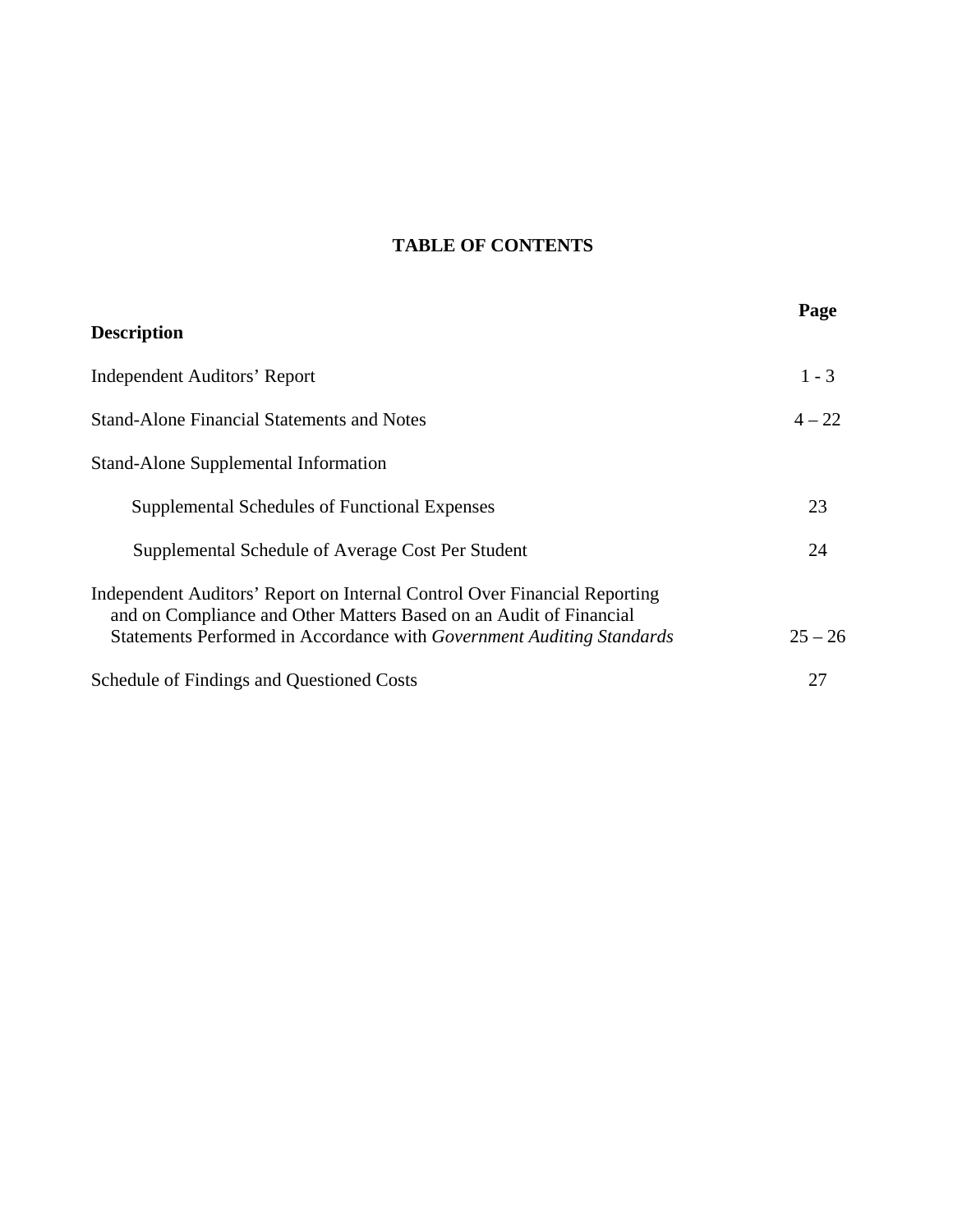# RUBINO & COMPANY CERTIFIED PUBLIC ACCOUNTANTS AND CONSULTANTS

**INDEPENDENT AUDITORS' REPORT** 

To the Board of Trustees of Carlos Rosario International Public Charter School

#### **Report on the Stand-Alone Financial Statements**

We have audited the accompanying stand-alone financial statements of Carlos Rosario International Public Charter School (a nonprofit organization) which comprise the stand-alone statements of financial position as of June 30, 2015 and 2014, and the related stand-alone statements of activities and cash flows for the years then ended, and the related notes to the financial statements.

#### *Management's Responsibility for the Financial Statements*

Management is responsible for the preparation and fair presentation of these financial statements in accordance with accounting principles generally accepted in the United States of America; this includes the design, implementation, and maintenance of internal control relevant to the preparation and fair presentation of financial statements that are free from material misstatement, whether due to fraud or error.

## *Auditors' Responsibility*

Our responsibility is to express an opinion on these stand-alone financial statements based on our audits. We conducted our audits in accordance with auditing standards generally accepted in the United States of America and the standards applicable to financial audits contained in *Government Auditing Standards*, issued by the Comptroller General of the United States. Those standards require that we plan and perform the audit to obtain reasonable assurance about whether the financial statements are free from material misstatement.

An audit involves performing procedures to obtain audit evidence about the amounts and disclosures in the financial statements. The procedures selected depend on the auditors' judgment, including the assessment of the risks of material misstatement of the financial statements, whether due to fraud or error. In making those risk assessments, the auditor considers internal control relevant to the entity's preparation and fair presentation of the financial statements in order to design audit procedures that are appropriate in the circumstances, but not for the purpose of expressing an

Rubino & Company CHARTERED

6903 Rockledge Drive **SUITE 1200** BETHESDA, MARYLAND 20817-1818 PHONE: 301 564 3636 Fax: 301 564 2994

www.rubino.com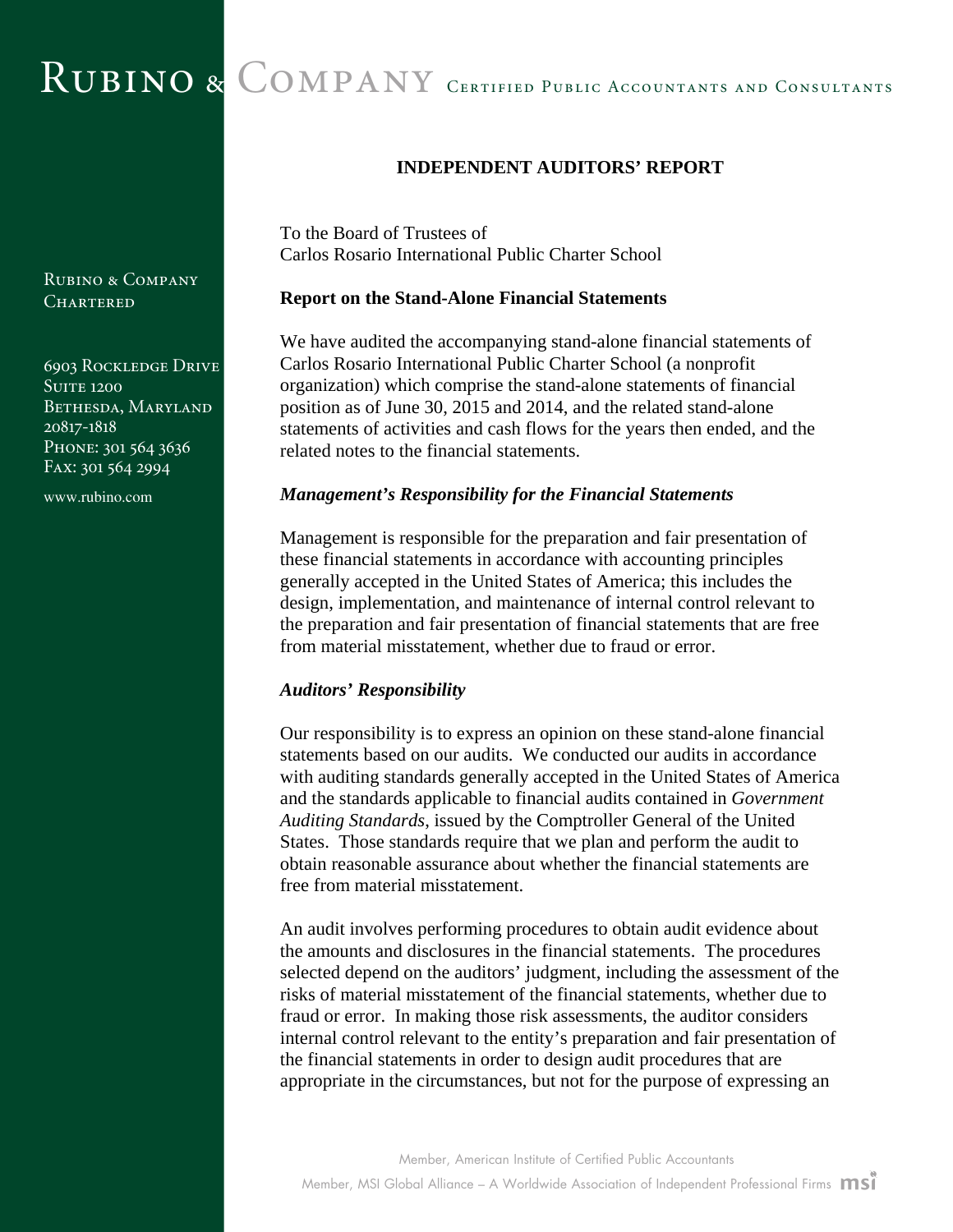opinion on the effectiveness of the entity's internal control. Accordingly, we express no such opinion. An audit also includes evaluating the appropriateness of accounting policies used and the reasonableness of significant accounting estimates made by management, as well as evaluating the overall presentation of the financial statements.

We believe that the audit evidence we have obtained is sufficient and appropriate to provide a basis for our audit opinion.

## *Opinion*

In our opinion, the stand-alone financial statements referred to above present fairly, in all material respects, the financial position of Carlos Rosario International Public Charter School as of June 30, 2015 and 2014, and the changes in its net assets and its cash flows for the years then ended in accordance with accounting principles generally accepted in the United States of America.

## *Other Matter – Consolidated Financial Statements*

We also have audited, in accordance with auditing standards generally accepted in the United States of America, the consolidated statement of financial position of Carlos Rosario International Public Charter School and Affiliates as of June 30, 2015, and the related consolidated statements of activities and cash flows for the year then ended (none of which is presented herein), and we expressed an unmodified opinion on those financial statements. Such consolidated financial statements are the general-purpose financial statements of Carlos Rosario International Public Charter School and Affiliates, and the financial statements of Carlos Rosario International Public Charter School presented herein are not a valid substitute for those consolidated financial statements.

## *Other Matter – Supplementary Information*

Our audit was conducted for the purpose of forming an opinion on the stand-alone financial statements as a whole. The schedules of functional expenses and average cost per student are presented for purposes of additional analysis and are not required parts of the stand-alone financial statements. Such information is the responsibility of management and was derived from and relates directly to the underlying accounting and other records used to prepare the financial statements. The information has been subjected to the auditing procedures applied in the audit of the financial statements and certain additional procedures, including comparing and reconciling such information directly to the underlying accounting and other records used to prepare the financial statements or to the financial statements themselves, and other additional procedures in accordance with auditing standards generally accepted in the United States of America. In our opinion, the information is fairly stated in all material respects in relation to the stand-alone financial statements as a whole.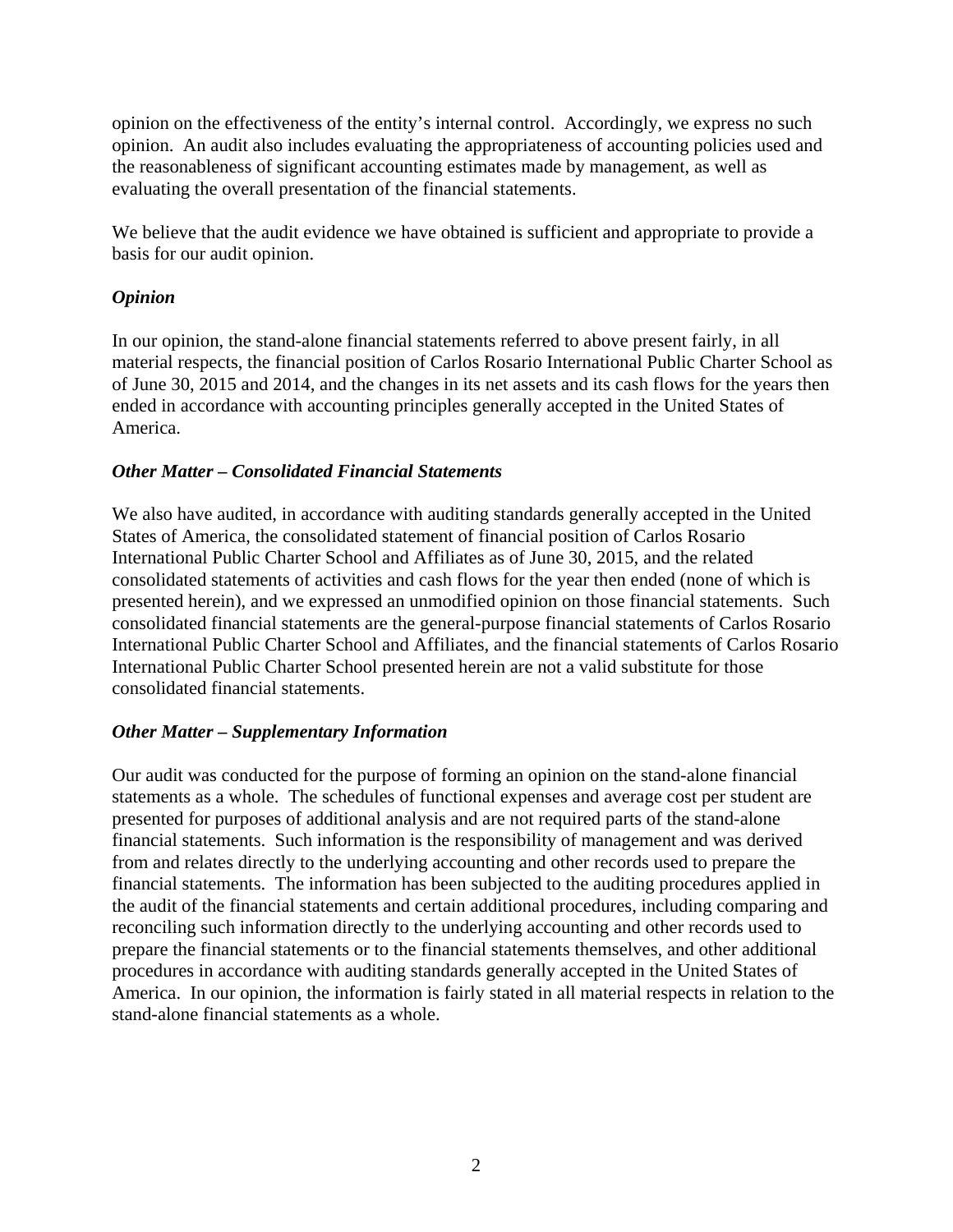## **Other Reporting Required by** *Government Auditing Standards*

In accordance with *Government Auditing Standards*, we have also issued our report dated November 25, 2015, on our considerations of the Carlos Rosario International Public Charter School's internal control over financial reporting and our tests of its compliance with certain provisions of laws, regulations, contracts, and grant agreements and other matters. The purpose of that report is to describe the scope of our testing of internal control over financial reporting and compliance and the results of that testing, and not to provide an opinion on internal control over financial reporting or on compliance. That report is an integral part of an audit performed in accordance with *Government Auditing Standards* in considering the Carlos Rosario International Public Charter School's internal control over financial reporting and compliance.

Outrine & Company

November 25, 2015 Bethesda, Maryland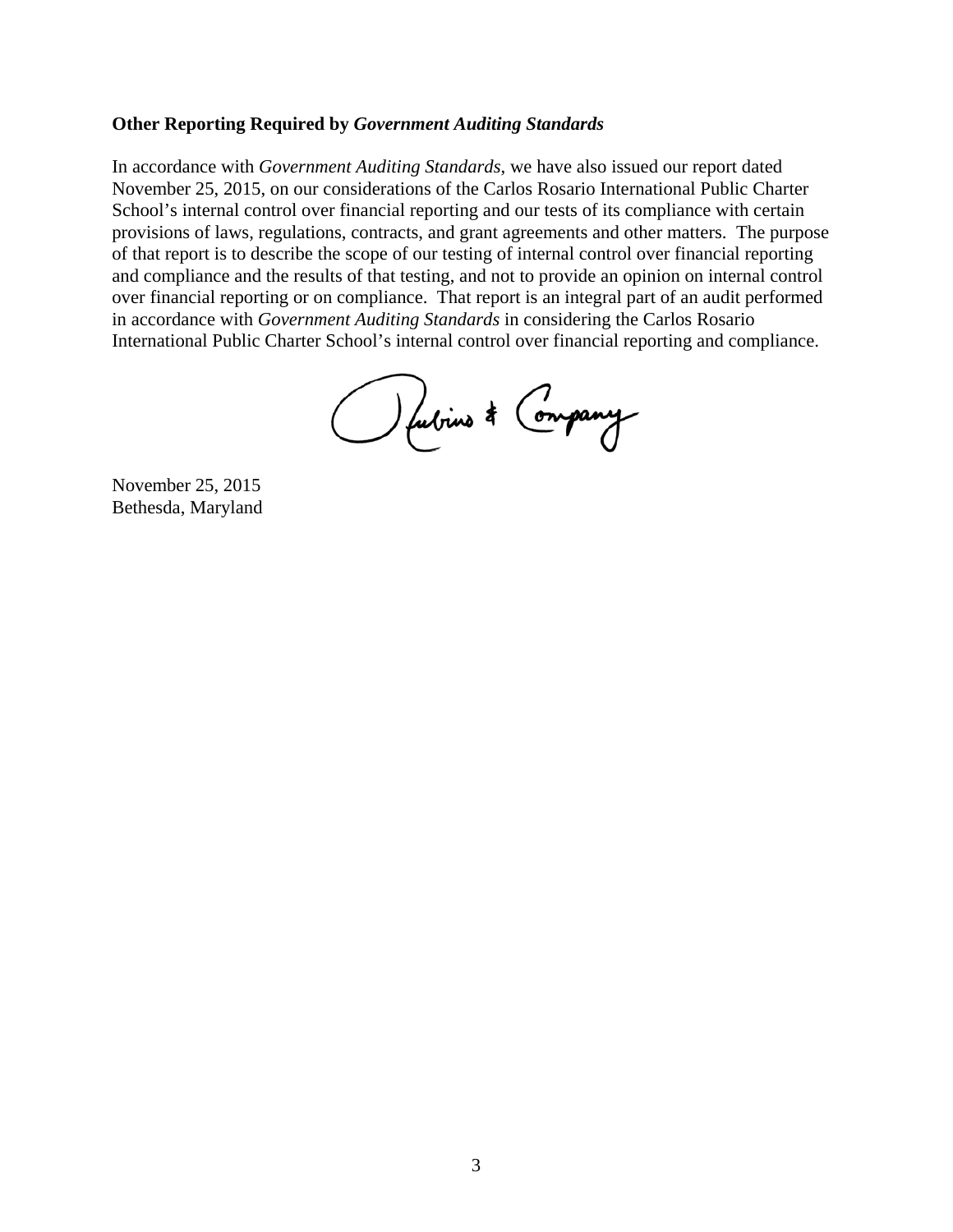## **CARLOS ROSARIO INTERNATIONAL PUBLIC CHARTER SCHOOL (STAND-ALONE) STATEMENTS OF FINANCIAL POSITION June 30, 2015 and 2014**

**\_\_\_\_\_\_\_\_\_\_\_\_\_**

| <b>ASSETS</b>                                  | 2015             |               | 2014       |
|------------------------------------------------|------------------|---------------|------------|
| Current assets                                 |                  |               |            |
| Cash and cash equivalents                      | \$<br>10,266,645 | \$            | 9,698,591  |
| Due from Community Capital Corporation         |                  | 469,380       | 257,974    |
| Due from Carlos Rosario Educational Foundation |                  |               | 110,442    |
| Grant receivable                               |                  | 97,505        |            |
| Other receivables                              |                  |               | 6,785      |
| Prepaid expenses                               |                  | 366,971       | 255,033    |
| Total current assets                           | 11,200,501       |               | 10,328,825 |
| Certificates of deposit                        | 3,048,000        |               | 3,036,000  |
| Property and equipment, net                    | 22,211,347       |               | 23,397,738 |
| Facility repair and improvements reserve fund  | 1,578,624        |               | 560,153    |
| Other assets                                   | 1,570,324        |               | 1,287,422  |
| Deposits                                       |                  | 127,440       | 127,440    |
| <b>Total assets</b>                            | S<br>39,736,236  |               | 38,737,578 |
| <b>LIABILITIES AND NET ASSETS</b>              |                  |               |            |
| <b>Current liabilities</b>                     |                  |               |            |
| Accounts payable                               | \$               | 424,930<br>\$ | 293,048    |
| Accrued salaries and related expenses          | 2,525,047        |               | 738,503    |
| Deferred revenue                               |                  | 33,311        | 28,940     |
| Current portion of capital lease obligations   |                  | 130,619       | 134,565    |
| Total current liabilities                      | 3,113,907        |               | 1,195,056  |
| Deferred rent                                  | 2,344,776        |               | 2,407,280  |
| Capital lease obligations                      | 13,179,592       |               | 13,310,211 |
| Other liabilities                              |                  | 289,868       | 1,287,422  |
| <b>Total liabilities</b>                       | 18,928,143       |               | 18,199,969 |
| Net assets                                     |                  |               |            |
| Unrestricted                                   | 20,674,237       |               | 20,537,609 |
| Temporarily restricted                         |                  | 133,856       |            |
| Total net assets                               | 20,808,093       |               | 20,537,609 |
| Total liabilities and net assets               | 39,736,236<br>\$ | \$            | 38,737,578 |

The accompanying notes are an integral part of these financial statements.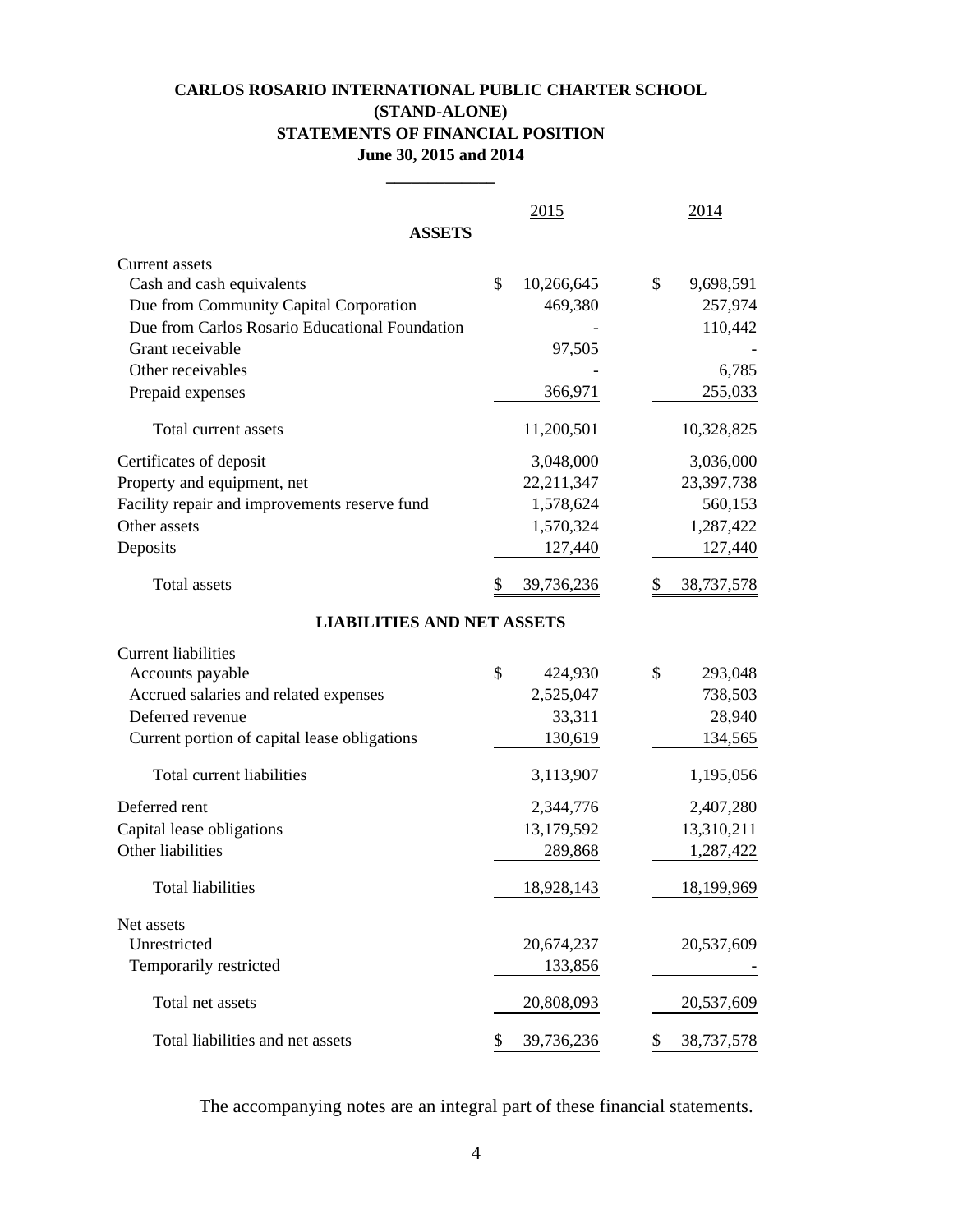## **CARLOS ROSARIO INTERNATIONAL PUBLIC CHARTER SCHOOL (STAND-ALONE) STATEMENTS OF ACTIVITIES Years Ended June 30, 2015 and 2014**

**\_\_\_\_\_\_\_\_\_\_\_\_\_**

|                                                          | 2015             | 2014             |
|----------------------------------------------------------|------------------|------------------|
| Changes in unrestricted net assets                       |                  |                  |
| Revenue and support                                      |                  |                  |
| Charter per pupil allotment                              | \$<br>23,000,863 | \$<br>19,937,995 |
| Grants and contributions                                 | 256,862          | 195,915          |
| Culinary arts sales                                      | 389,900          | 412,038          |
| Student fees and other income                            | 198,138          | 152,084          |
| Investment gain                                          | 23,922           | 19,023           |
| Total revenue and support                                | 23,869,685       | 20,717,055       |
| Net assets released from restrictions                    | 8,707            | 46,908           |
| Total revenue, support and other increases               | 23,878,392       | 20,763,963       |
| Expenses                                                 |                  |                  |
| <b>Educational programs</b>                              | 20, 287, 125     | 18,803,943       |
| General and administrative                               | 3,311,501        | 2,660,240        |
| Fundraising                                              | 143,138          |                  |
| Total expenses                                           | 23,741,764       | 21,464,183       |
| Increase (decrease) increase in unrestricted net assets  | 136,628          | (700, 220)       |
| Changes in temporarily restricted net assets             |                  |                  |
| Contributions                                            | 142,563          |                  |
| Net assets released from restrictions                    | (8,707)          | (46,908)         |
| Increase (decrease) in temporarily restricted net assets | 133,856          | (46,908)         |
| Change in net assets                                     | 270,484          | (747, 128)       |
| Net assets, beginning of year                            | 20,537,609       | 21,284,737       |
| Net assets, end of year                                  | \$<br>20,808,093 | \$<br>20,537,609 |

The accompanying notes are an integral part of these financial statements.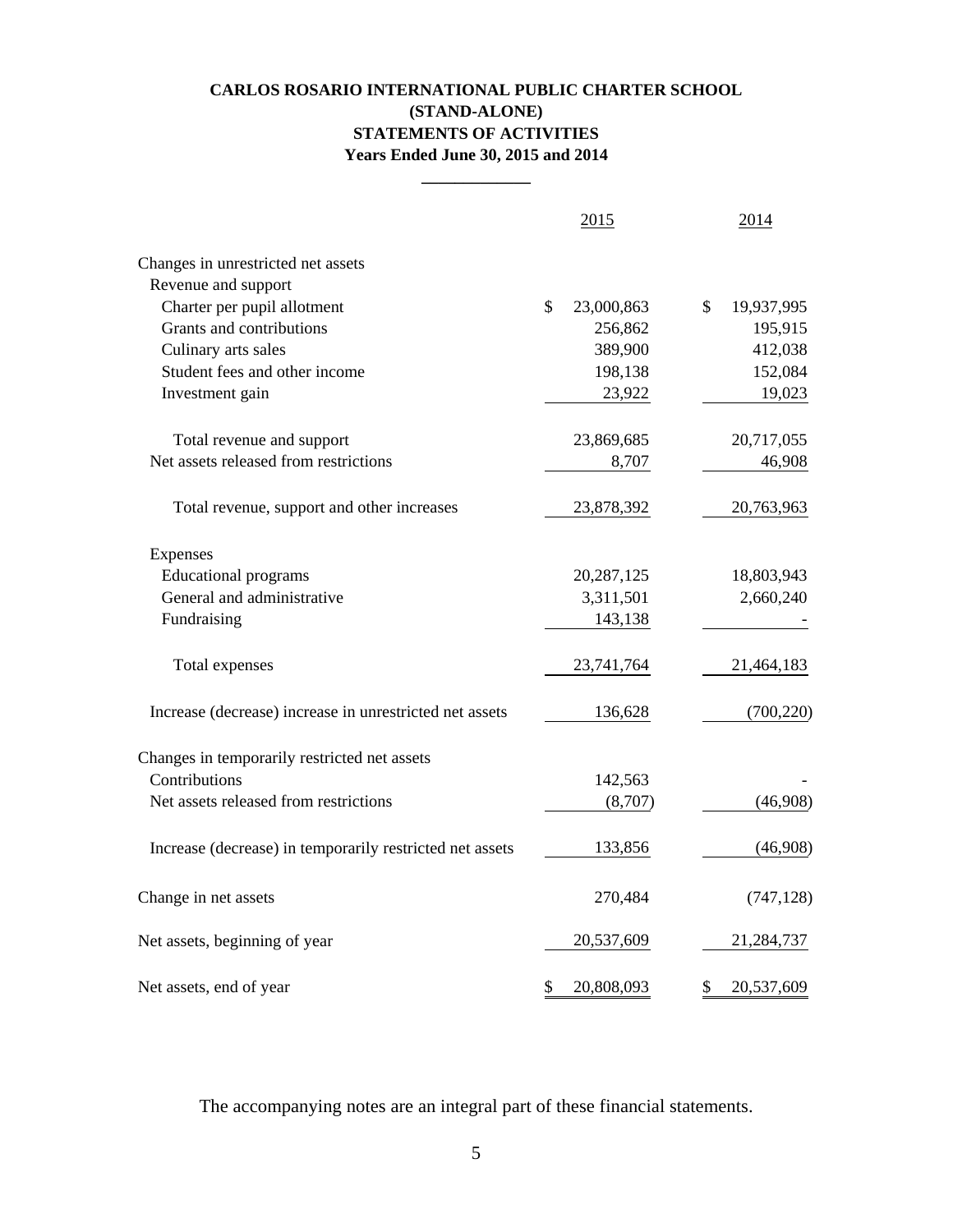## **CARLOS ROSARIO INTERNATIONAL PUBLIC CHARTER SCHOOL (STAND-ALONE) STATEMENTS OF CASH FLOWS Years Ended June 30, 2015 and 2014**

**\_\_\_\_\_\_\_\_\_\_\_\_\_**

|                                                   | 2015             | 2014             |
|---------------------------------------------------|------------------|------------------|
| Cash flows from operating activities              |                  |                  |
| Change in net assets                              | \$<br>270,484    | \$<br>(747, 128) |
| Reconciling adjustments                           |                  |                  |
| Depreciation and amortization                     | 1,985,225        | 1,725,226        |
| Changes in operating assets and liabilities       |                  |                  |
| Grant receivables                                 | (97, 505)        |                  |
| Other receivables                                 | 6,785            | (4,953)          |
| Prepaid expenses and other assets                 | (394, 840)       | (383,790)        |
| Facility reserve fund                             | (1,018,471)      | 132,500          |
| Deposits                                          |                  | 19,129           |
| Accounts payable                                  | 89,248           | (313,975)        |
| Accrued salaries and related expenses             | 1,786,544        | 225,581          |
| Due to/from Community Capital Corporation         | (211, 406)       | (150, 105)       |
| Deferred revenue                                  | 4,371            | (880)            |
| Due to/from Carlos Rosario Educational Foundation | 110,442          | (75, 805)        |
| Other liabilities                                 | (997, 554)       | 314,144          |
| Deferred rent                                     | (62, 504)        | 22,010           |
| Net cash provided by operating activities         | 1,470,819        | 761,954          |
| Cash flows from investing activities              |                  |                  |
| Decrease of facility reserve fund                 |                  | 2,200,000        |
| Purchase of certificates of deposit               | (1,317,000)      | (1,743,000)      |
| Proceeds from certificates of deposit             | 1,305,000        | 1,743,000        |
| Purchase of property and equipment                | (756,200)        | (1,578,189)      |
| Net cash (used) provided by investing activities  | (768,200)        | 621,811          |
| Cash flows from financing activities              |                  |                  |
| Payments on capital lease obligations             | (134, 565)       | (102, 116)       |
| Net increase in cash and cash equivalents         | 568,054          | 1,281,649        |
| Cash and cash equivalents, beginning of year      | 9,698,591        | 8,416,942        |
| Cash and cash equivalents, end of year            | \$<br>10,266,645 | \$<br>9,698,591  |

The accompanying notes are an integral part of these financial statements.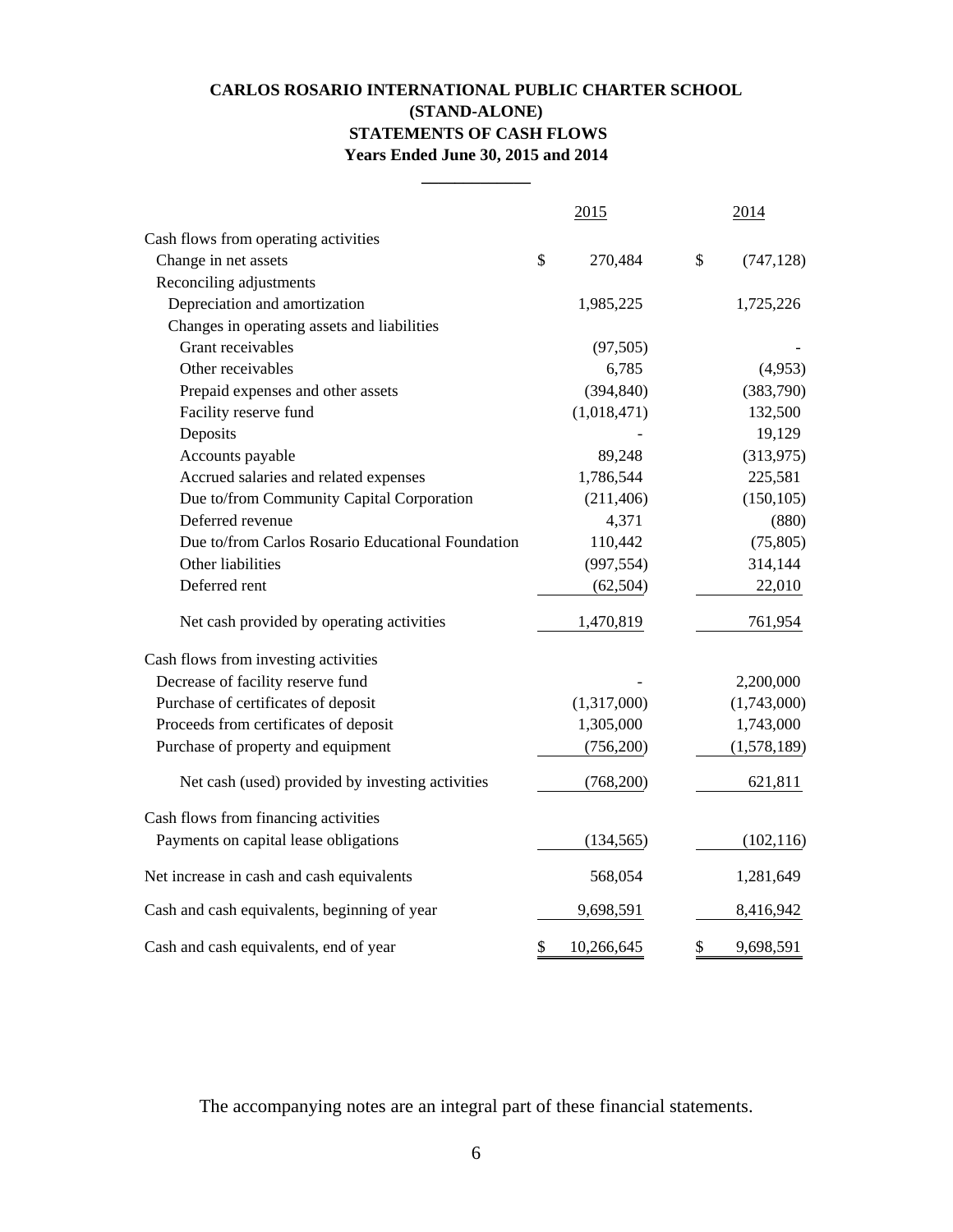\_\_\_\_\_\_\_\_\_\_\_\_

#### **1. Organization**

The Carlos Rosario International Public Charter School (the School) was organized in September 1998 under the District of Columbia School Reform Act of 1995. The petition to establish the School was prepared by the Carlos Rosario International Career Center (the Career Center). Both the School and the Career Center operated as separate tax-exempt organizations until May 8, 2008, at which time in connection with an agreement of merger, the Career Center was dissolved and its net assets were contributed to the School, the surviving entity.

The School's mission is to provide education that prepares the diverse adult immigrant population of Washington, DC to become invested, productive citizens and members of the American society who give back to family and community. The School accomplishes this through excellence in teaching and learning in partnership with the community by fostering a safe and compassionate learning environment.

The School offers classes to adults in subjects including English, U.S. Citizenship, GED preparation, computer literacy, culinary arts, and family literacy. The School's enrollment for the school year 2015 was approximately 2,025 full-time equivalent students.

## **2. Summary of Significant Accounting Policies**

## Basis of Presentation

These statements present the stand-alone statements of financial position, activities, and cash flows of the School only. Separate consolidated financial statements have been issued for the School and Community Capital Corporation and its Affiliate. Reference should be made to those separate consolidated financial statements for the year ended June 30, 2015, which serve as the School's general-purpose financial statements and are intended to present the School's consolidated financial position, results of operations, and cash flows in accordance with accounting principles generally accepted in the United States of America.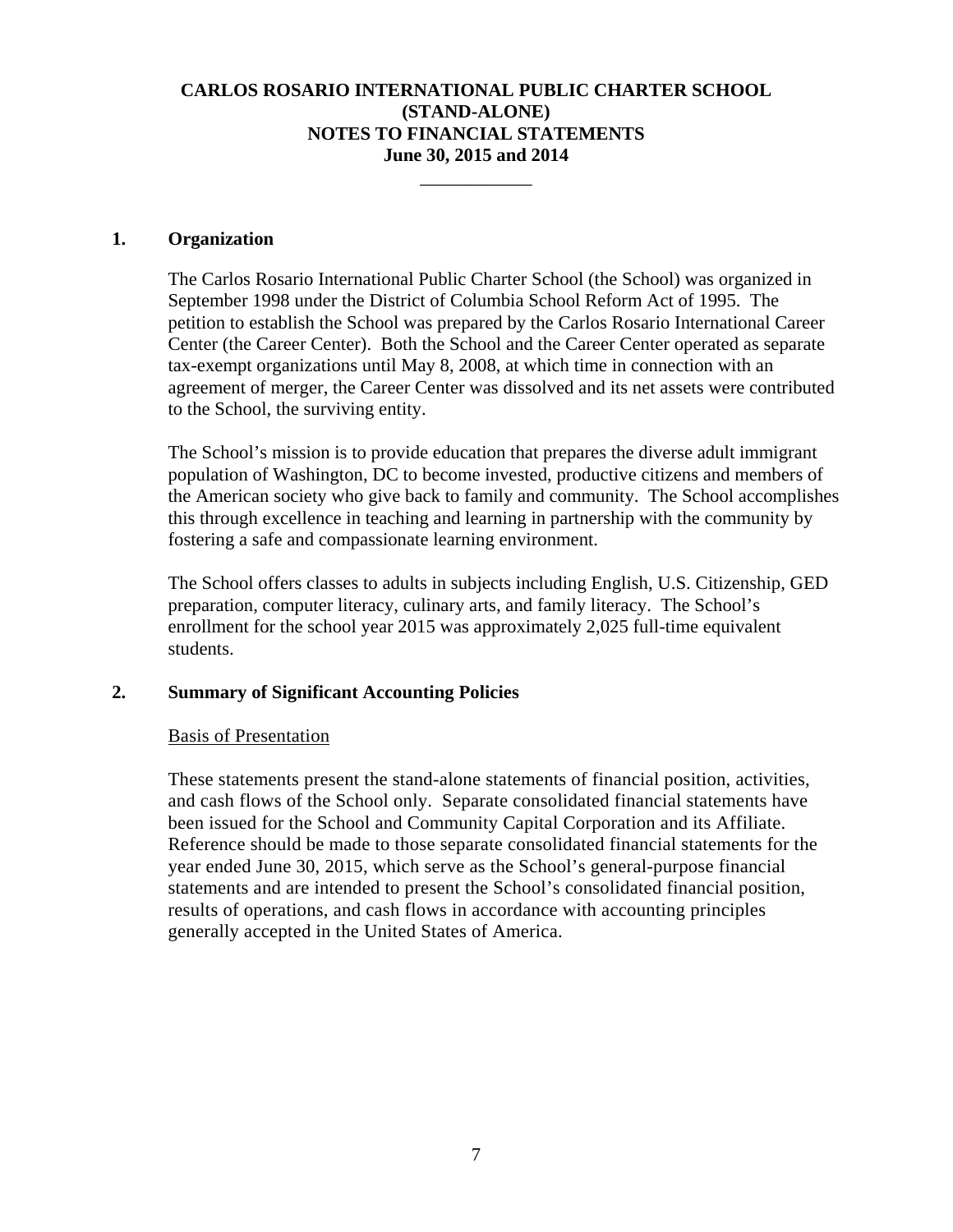\_\_\_\_\_\_\_\_\_\_\_\_

## **2. Summary of Significant Accounting Policies (continued)**

#### Use of Estimates

The preparation of financial statements in conformity with accounting principles generally accepted in the United States of America requires management to make estimates and assumptions that affect the reported amounts of assets and liabilities and disclosure of contingent assets and liabilities at the date of the financial statements and the reported amounts of revenues and expenses during the reporting period. Actual results could differ from those estimates.

## Tax Status

Under the provision of Section  $501(c)(3)$  of the Internal Revenue Code and the applicable income tax regulations of the District of Columbia, the School is exempt from taxes on income other than unrelated business income. No provision for income taxes is required for either 2015 or 2014. However, tax years ended June 30, 2012 through 2014 remain open to examination by the taxing jurisdictions to which the School is subject, and they have not been extended beyond the applicable statute of limitations.

## Support and Funding

The School receives funding from the District of Columbia in the form of per-pupil educational and facility allotments. This funding is based on the equivalent number of full-time students and is determined annually.

## Grant Revenue and Support

Revenue and support from government contracts and grants that provide for cost reimbursement is recognized when the related direct and allocated indirect expenses are incurred, deliverables are met, or per-diem services are provided. Revenue recognized in excess of cash received is reported as a grant receivable. Cash received in excess of revenue recognized is reported as deferred revenue.

## Grants Receivable

Grants receivable are stated at fair value, net of any applicable discounts. An allowance for bad debt is recorded for any uncollectible amounts in the period such a determination is made.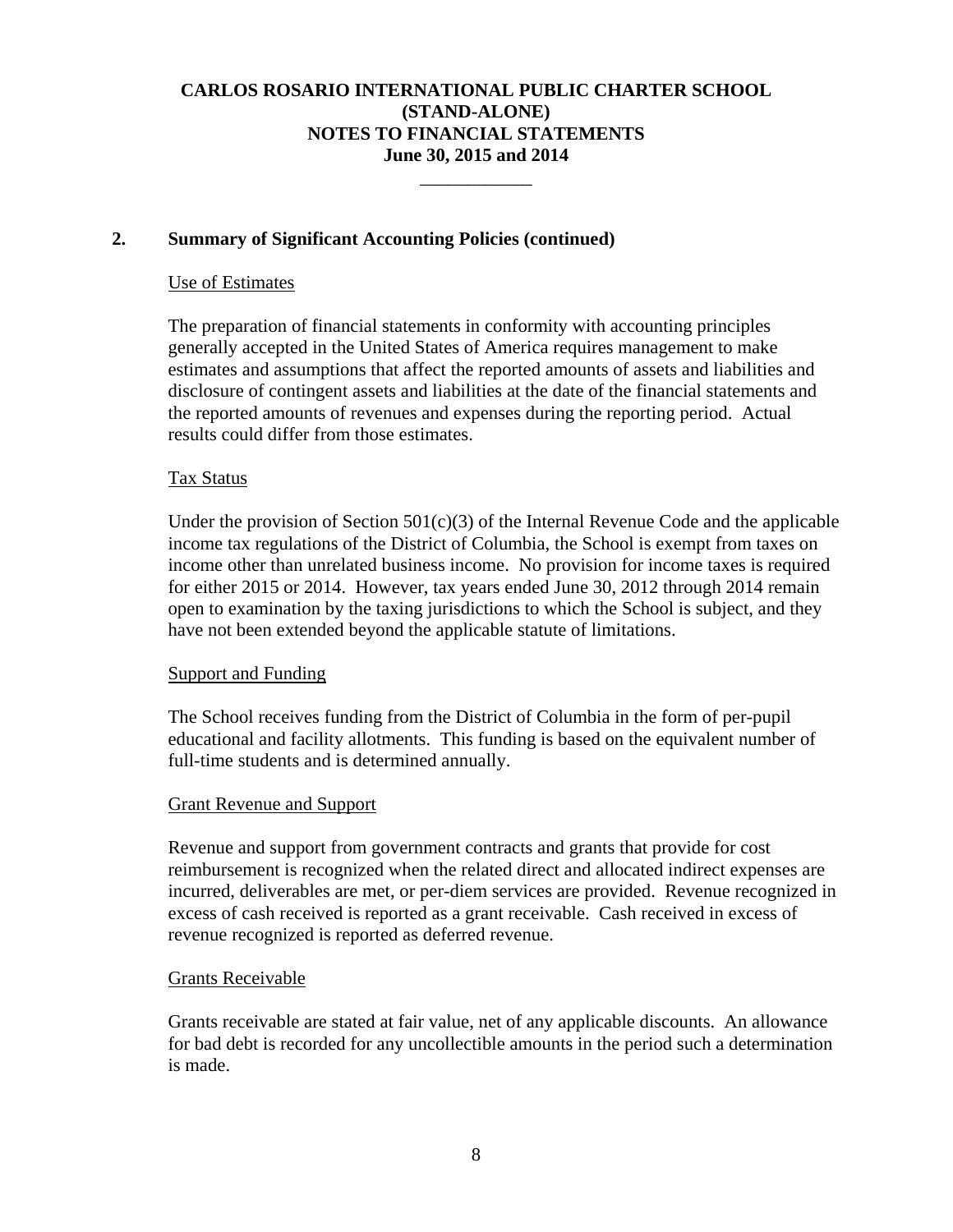\_\_\_\_\_\_\_\_\_\_\_\_

## **2. Summary of Significant Accounting Policies (continued)**

#### Investments

Investments in certificates of deposit are recorded at fair value, which approximates cost. The fair values of certificates of deposit are based on the custodian's analysis of interest rates, credit risk, investment terms, and other factors.

#### Contributions and Net Assets

Contributions and unconditional promises to give are recorded as support, at fair value, when received. Contributions and unconditional promises to give that are restricted by the donor as to time or purpose, are reported as an increase in temporarily restricted net assets. When a time restriction ends or a purpose restriction is accomplished, temporarily restricted net assets are reclassified to unrestricted net assets and reported in the statement of activities as net assets released from restrictions.

## Cash and Cash Equivalents

The School maintains cash balances at various financial institutions which, at times, may exceed federally insured limits. Cash equivalents at June 30, 2015 and 2014, include money market accounts. The School has not experienced any losses related to these accounts and does not believe it is exposed to any significant credit risk on cash and cash equivalents. For the purposes of the statement of cash flows, the School considers all highly liquid debt instruments with a maturity of three months or less to be cash equivalents.

## Facility Reserve Funds

The facility reserve funds are segregated cash that the School is required to maintain under a guarantee agreement of a related party obligation (Note 4).

## Property and Equipment

The School capitalizes all property and equipment purchased in excess of \$5,000. Property and equipment is recorded at cost, and donated property is recorded at fair market value. Maintenance and repairs are expensed as incurred. Significant renewals and betterments are capitalized.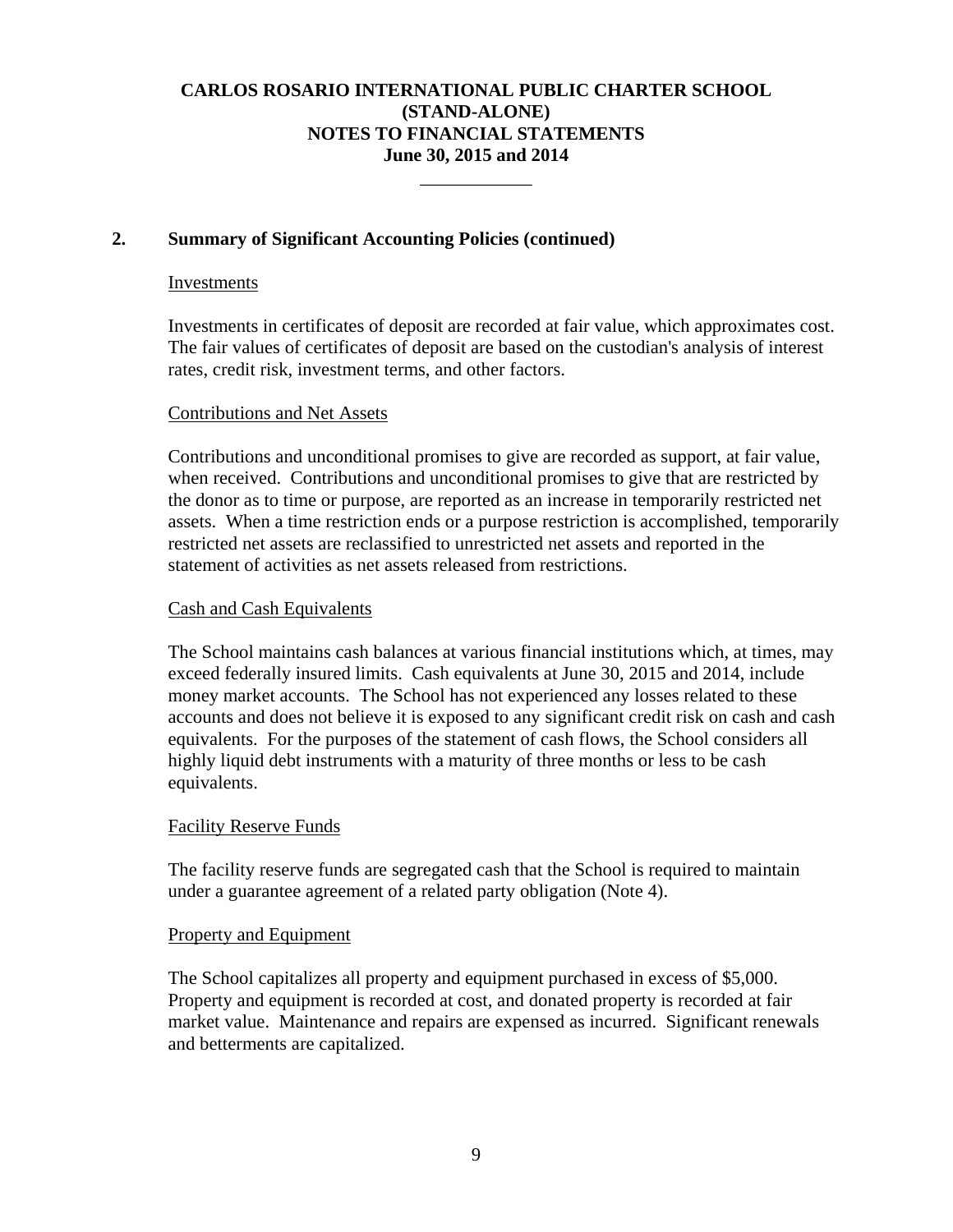\_\_\_\_\_\_\_\_\_\_\_\_

## **2. Summary of Significant Accounting Policies (continued)**

Depreciation is computed using the straight-line method over the estimated useful lives of the assets, ranging from three to twenty years. The statements of financial position also reflect assets obtained under capital lease agreements. Amortization for capital leased assets is calculated as depreciable equipment. The amortization of leasehold improvements is recorded over the shorter of the lease term or the estimated useful life of the improvements. At the time assets are retired or otherwise disposed of, the property and related accumulated depreciation and amortization accounts are relieved of the applicable amounts and any gain or loss is credited or charged to income.

## Functional Allocation of Expenses

The costs of providing the programs have been summarized on a functional basis in the statement of activities. Accordingly, certain costs have been allocated to the appropriate programs and administrative services based on the functions they directly benefit or upon management's estimates of the proportion of the expenses applicable to each function.

## Subsequent Events

Management has evaluated subsequent events through November 25, 2015, which is the date the financial statements were available to be issued.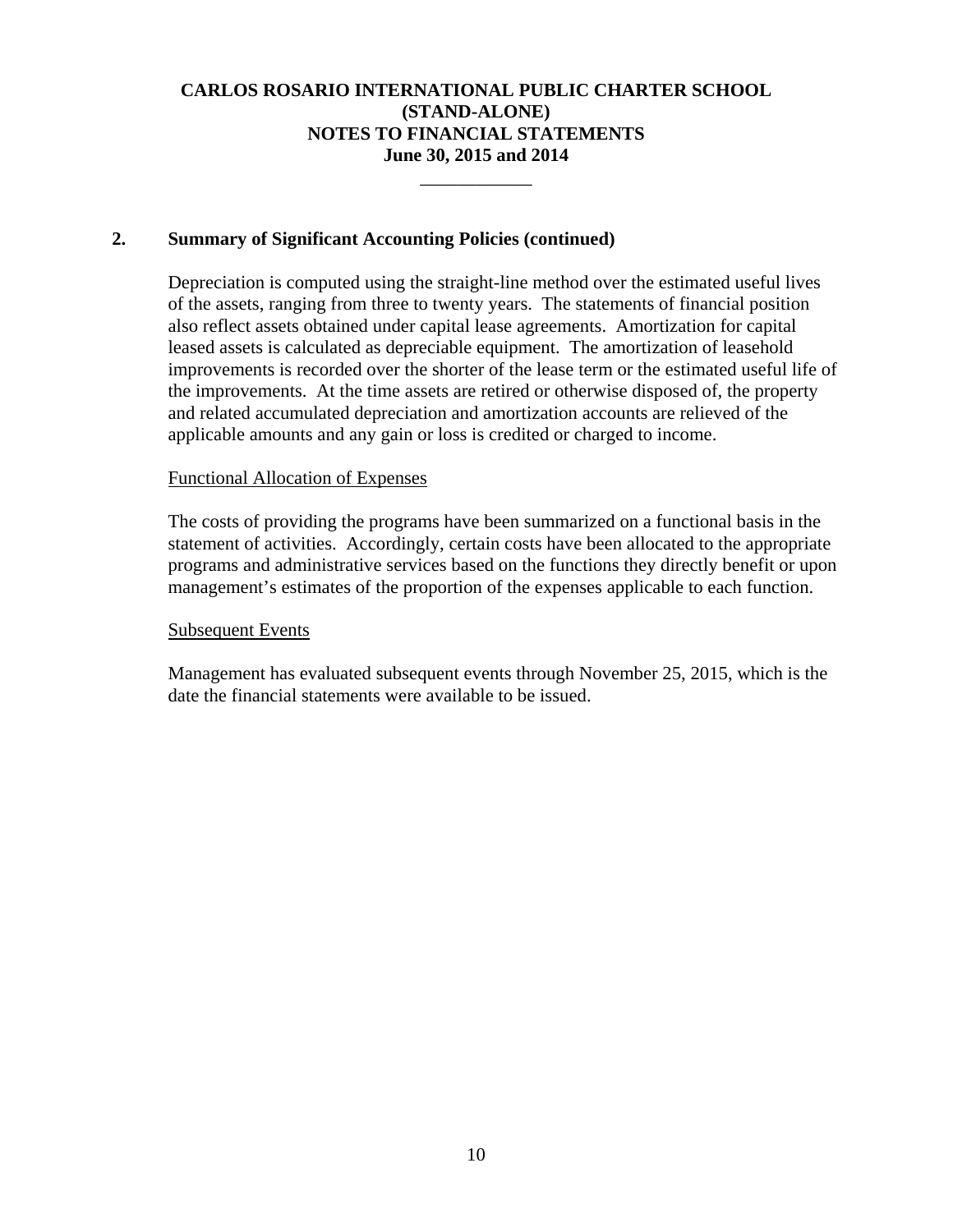\_\_\_\_\_\_\_\_\_\_\_\_

## **3. Property and Equipment**

The following summarizes property and equipment by major asset categories:

|                                | 2015             | 2014             |
|--------------------------------|------------------|------------------|
| Computers and software         | \$<br>2,775,094  | \$<br>2,271,267  |
| Furniture and fixtures         | 660,314          | 608,121          |
| Equipment                      | 1,163,848        | 1,081,875        |
| Capital leased equipment       | 81,315           | 81,315           |
| Capital leased property        | 17,514,350       | 17,514,350       |
| Vehicles                       | 391,596          | 281,601          |
| Leasehold improvements         | 8,169,735        | 8,118,890        |
| Total                          | 30,756,252       | 29,957,419       |
| Less: accumulated depreciation |                  |                  |
| and amortization               | (8,544,905)      | (6,559,681)      |
| Property and equipment, net    | \$<br>22,211,347 | \$<br>23,397,738 |

The School has capitalized costs for leasehold improvements at the Harvard Street location. The capitalized balance as of June 30, 2015 and 2014, was \$8,169,735 and \$8,118,890, respectively, and is being amortized as discussed in Note 2. See Notes 4 and 6 for further information regarding the related party leases.

The School entered into a capital lease for classroom and office space with CCC. See Note 6 for further information regarding the lease agreement.

Total depreciation and amortization expense for the years ended June 30, 2015 and 2014, was \$1,985,225 and \$1,725,226, respectively.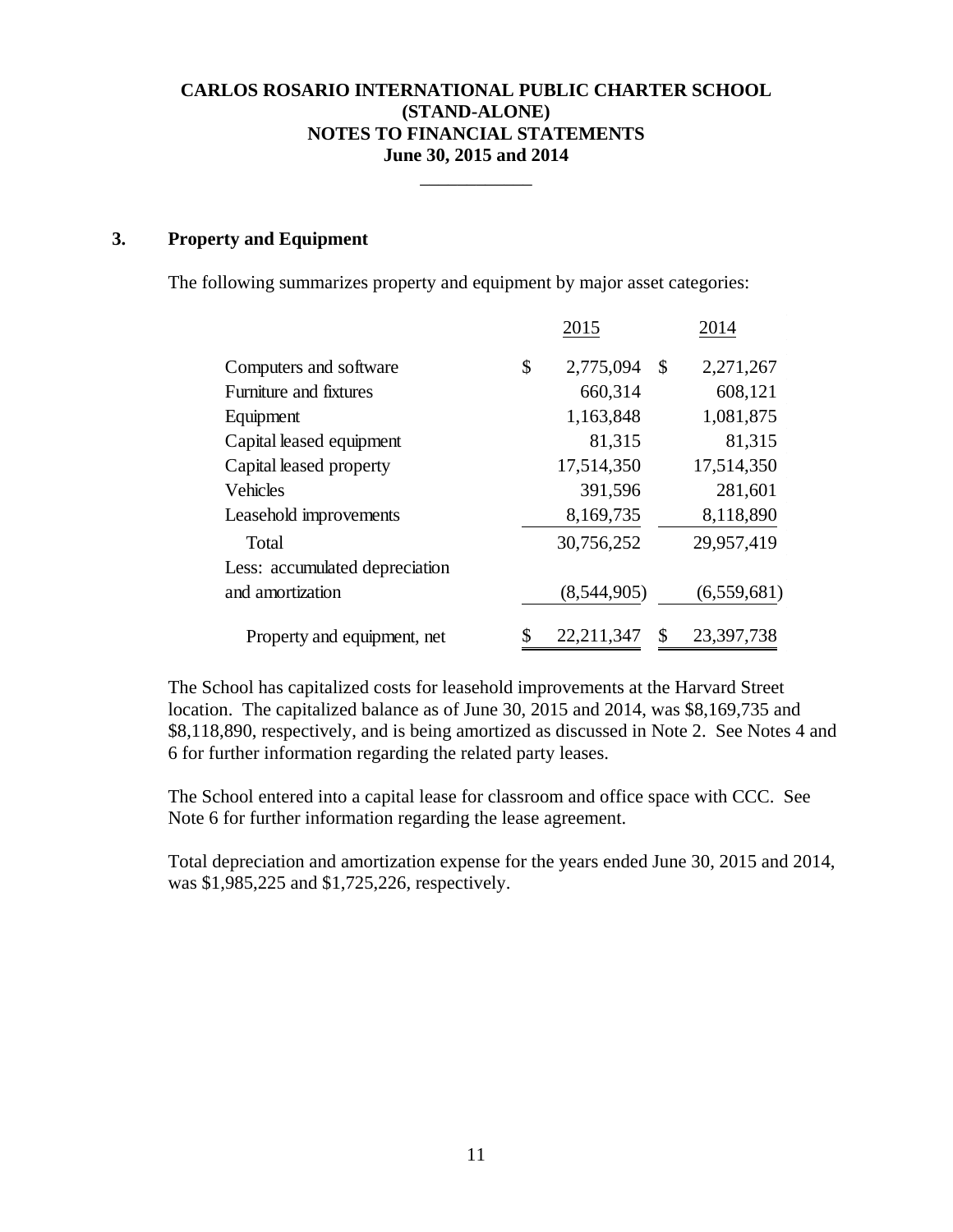\_\_\_\_\_\_\_\_\_\_\_\_

## **4. Related Party Transactions**

#### Community Capital Corporation (CCC)

In 2002, CCC was formed as a  $501(c)(3)$  non-profit organization, whose purpose is to assist other non-profit organizations in securing facilities in which to operate. CCC has a long-term prime lease agreement with the District of Columbia to lease a property on Harvard Street that required substantial building improvements. The School, in turn, entered into a long-term sublease agreement with CCC for office and classroom space in this property.

The costs of the building improvements were originally financed by the issuance of a tax exempt bond. The financing agreement supporting the bond required the School to guarantee CCC's financial obligations to the lending institution. This guarantee covered assets and contracts. As of June 30, 2013, the outstanding balance of the bonds was approximately \$5,950,000. In August 2013, CCC refinanced the Harvard Street property, entered into a new term loan for \$6,107,104 with Bank of America, and used its proceeds to pay off the tax exempt bond balance. The School is the guarantor of the term loan and is subject to certain financial covenants, with which the School is in compliance.

Community Capital Corporation-Sonia Gutierrez Campus (CCC-SGC) was incorporated on October 10, 2012, as a nonprofit  $501(c)(2)$  title holding corporation under the laws of the District of Columbia. The organization was formed to hold the real estate property located at 514 V Street, NE, Washington D.C., which has been developed for educational uses on behalf of its parent, Community Capital Corporation (CCC).

During December 2011, CCC purchased land for approximately \$2 million, and the title to the property was transferred to CCC-SGC during 2013. The School entered into a long-term sublease agreement for classroom and office space for a term of twenty-five years. The lease has been accounted as a capital lease (Note 6). The land has been developed to build the additional campus. The development costs, including furniture and fixtures, are approximately \$21 million.

The land acquisition has been financed by a grant from the District of Columbia's Office of the State Superintendent of Education (OSSE). The construction and equipment purchase is being financed with Banc of America CDE V, LLC, a North Carolina limited liability company (BOA CDE), and ESIC New Markets Partners Limited Partnership, a Maryland limited partnership (ESIC CDE) (collectively referred to as the lenders).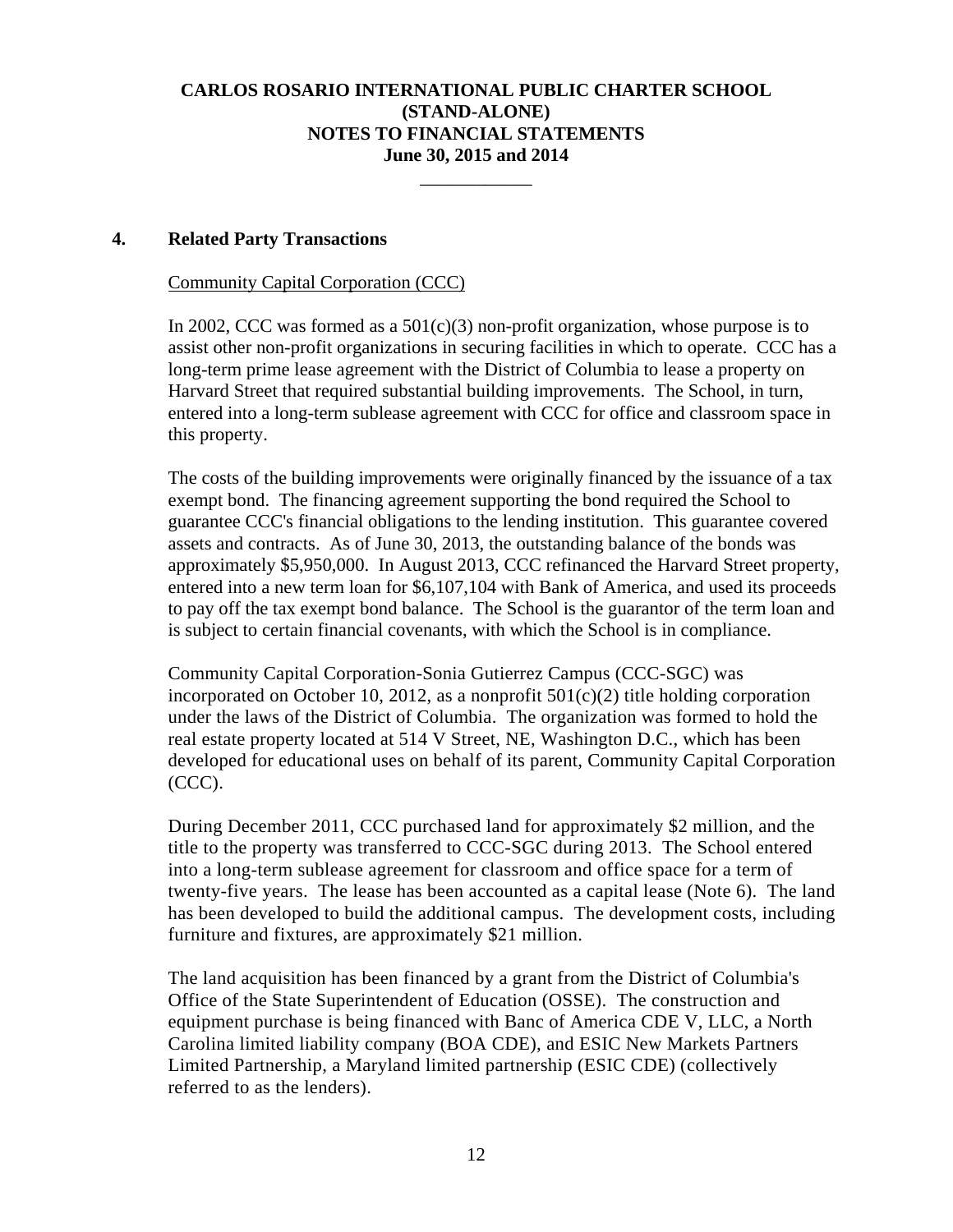\_\_\_\_\_\_\_\_\_\_\_\_

## **4. Related Party Transactions (continued)**

During the fiscal year 2014, construction in progress totaling approximately \$4,004,938 was transferred to leasehold improvements and is being depreciated.

CCC shares personnel, administrative, and equipment costs with the School. Salary and benefit expense is allocated based on employees' actual time worked for each organization. The School also processes other payments for shared expenses. CCC reimburses the School for its portion of shared costs. Shared operating costs were allocated based on labor dollars until 2014. In 2015, the School and CCC entered into an agreement, which established a fixed monthly fee not to exceed \$10,000 to cover for operating costs. Total amounts allocated to CCC were \$2,355,023 and \$745,437 for the years ended June 30, 2015 and 2014, respectively. The balance owed from CCC related to these expenses as of June 30, 2015 and 2014, totaled \$469,380 and \$257,974 respectively. Cash payments to CCC totaled \$6,907,487 and \$4,851,324 in 2015 and 2014, respectively.

## Carlos Rosario Educational Foundation (the Foundation)

In 2010, the Foundation was formed as a  $501(c)(3)$  non-profit organization, whose purpose was to provide funding and support for charitable and educational activities and programs including, but not limited to, the School.

Starting in 2012, the Foundation shared personnel and administrative costs with the School. Salary and benefit expense was allocated based on employees' actual time worked for each organization. The total amount allocated to the Foundation for the year ended June 30, 2014 was approximately \$82,000. There were no shared costs during 2015. The Foundation was dissolved on September 30, 2014 and its net assets, preserving the donor intent, were contributed to the School.

## Consolidation

The accompanying stand-alone financial statements reflect only the activities and net assets of the School. Separate consolidated statements have been issued for the School and Community Capital Corporation and its Affiliate (Note 2.)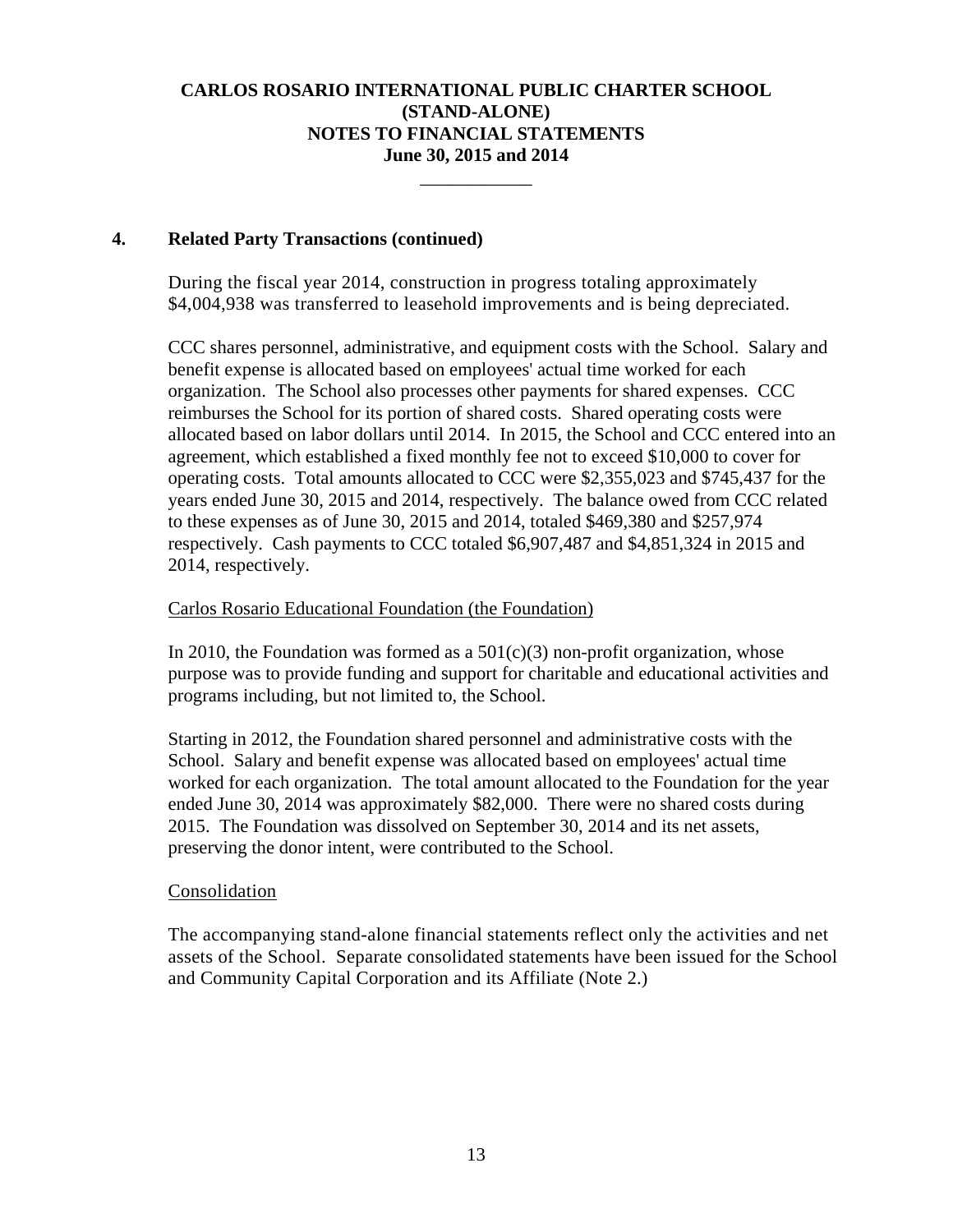\_\_\_\_\_\_\_\_\_\_\_\_

#### **5. Net Assets**

Temporarily restricted net assets at June 30, 2015, were available for the following purposes:

| Student scholarships              | 123,856 |
|-----------------------------------|---------|
| <b>IME BECAS</b> - Scholarship    | 10,000  |
| Temporarily restricted net assets | 133,856 |

Net assets were released from donor restrictions by incurring expenses satisfying the restricted purposes.

## **6. Commitments and Contingencies**

#### Capital Leases

The School has entered into lease agreements to finance certain equipment over periods ranging from 36 to 60 months. The lease agreements have been classified as capital leases which are generally accounted for as additions to property and equipment using lease financing.

As mentioned in Note 4, CCC-SGC has title to the V Street property. On October 31, 2012, CCC-SGC closed the financing with proceeds from loans enhanced by federal new market tax credits amounting approximately \$21 million (Note 4). Under the master loan and disbursement agreement, the School has secured the debt with, among other things, the charter per pupil allotment and general revenues, subordinated only to the security interest of CCC as collateral for the School's rent obligations. Starting six months after the completion of the building construction, the School was required to comply with additional financial covenants. The School is in compliance with financial covenants at June 30, 2015.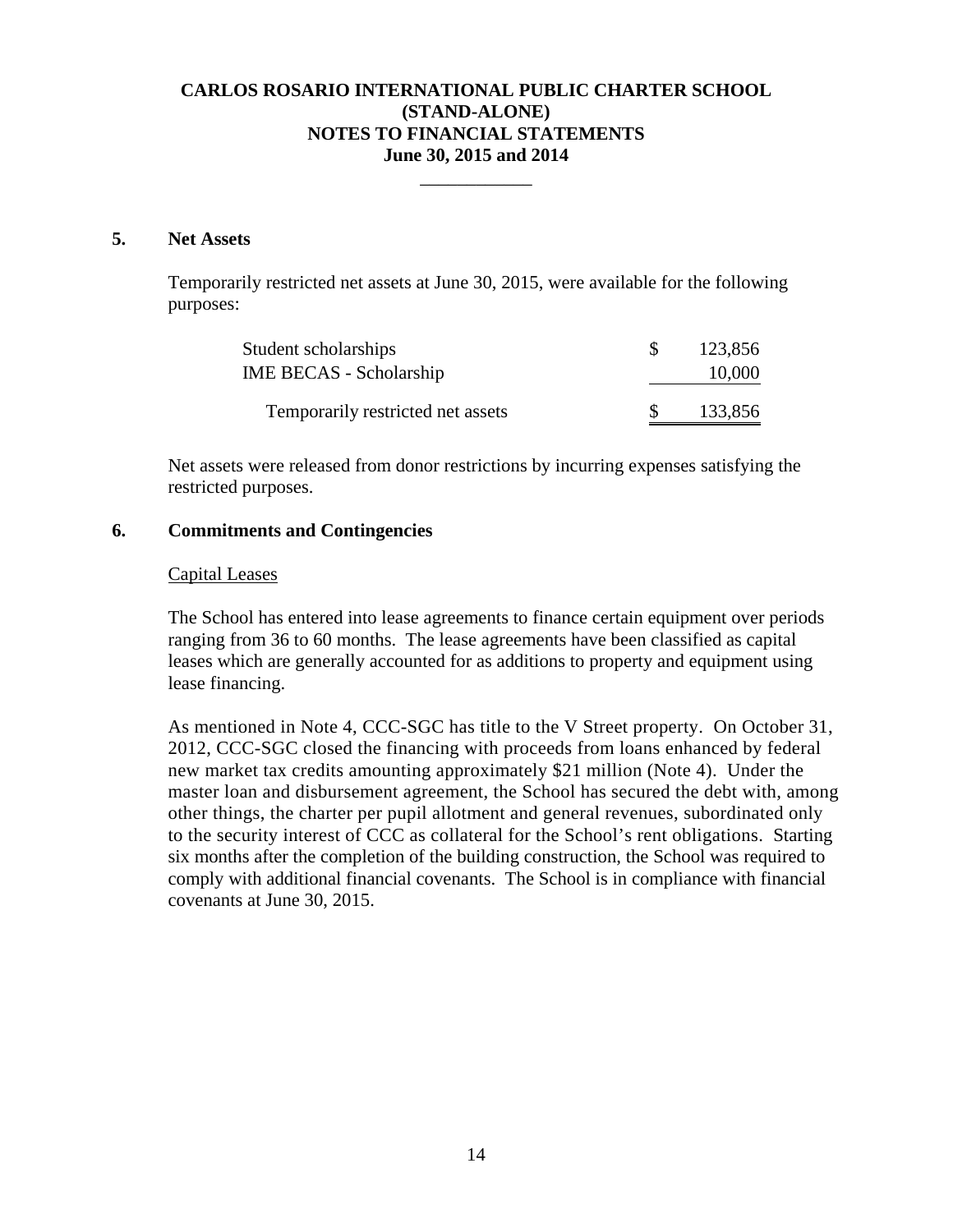\_\_\_\_\_\_\_\_\_\_\_\_

## **6. Commitments and Contingencies (continued)**

CCC-SGC entered into a master lease agreement with CCC on October 31, 2012, for 32 years in which CCC leases the building from CCC-SGC commencing on the delivery date, which was the date the certificate of occupancy was issued. In turn, the School signed a sublease agreement on October 12, 2012 with CCC for classroom and office space at V Street for a period of twenty-five years commencing on the delivery date, which was the date the certificate of occupancy was issued. This sublease agreement replaced the build-to-suit master lease agreement signed on June 1, 2012 (Note 4). Complying with the sublease terms, the School started paying rent on October 1, 2013, at which time the sublease was accounted for as a capital lease.

The following is a schedule of future minimum lease payments and interest as of June 30, 2015:

| Year ending June 30, 2016               | \$<br>1,611,000  |           |
|-----------------------------------------|------------------|-----------|
| 2017                                    | 1,659,000        |           |
| 2018                                    | 1,709,000        |           |
| 2019                                    | 1,760,000        |           |
| 2020                                    | 1,813,000        |           |
| 2021 and thereafter                     | 44,495,000       |           |
| Total minimum lease payments            | 53,047,000       |           |
| Less: amount representing interest      | (39, 736, 789)   |           |
| Present value of minimum lease payments | 13,310,211       |           |
| Current portion of the obligation       |                  | (130,619) |
| Non-current portion of the obligation   | 13,179,592<br>\$ |           |

Interest expense for the years ended June 30, 2015 and 2014, was \$1,444,066 and \$1,064,349, respectively. At June 30, 2015 and 2014, the book value of the capital lease assets is \$16,251,476 and \$13,125,498, respectively, net of accumulated amortization of \$1,024,297 and \$471,528, respectively.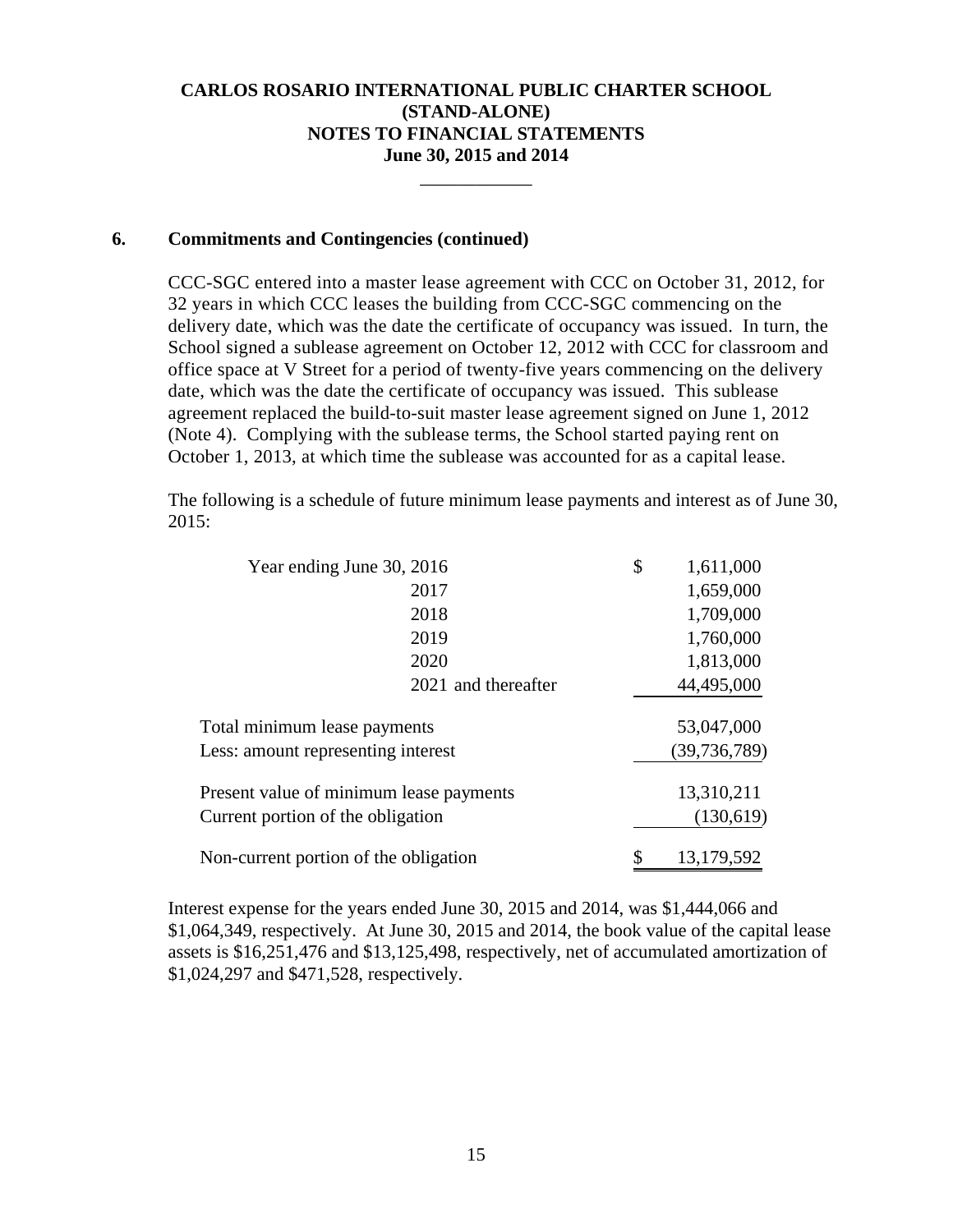\_\_\_\_\_\_\_\_\_\_\_\_

## **6. Commitments and Contingencies (continued)**

#### Operating Leases

As described in Note 4, the School entered into a long-term sublease agreement for classroom and office space at Harvard Street with CCC which expires in 2021. During 2011, the School and CCC signed the fourth addendum to the commercial sublease. Among the modifications are provisions for increase in rentable square feet, rental of the parking lot, minimum annual escalation increases, and a provision for an additional rentassessment fee known as the facility repair and improvement reserve assessment fee (the reserve fund).

All terms and clauses of the master lease not amended by this addendum remain in full force. Under the terms of the addendum, the School was required to pay \$1,000,000 to CCC to maintain in the reserve fund to be used for building repairs and improvements.

The addendum also requires CCC conducts an environmental facilities and building assessment study every three years to determine the sufficiency of the reserve. The School funded the reserve fund during 2011; \$487,574 was paid in cash and the remainder of \$512,426 was applied towards past due amounts CCC owed the School. The reserve fund is included in the statements of financial position.

This lease calls for monthly rent with annual increases until the expiration of the lease on June 31, 2021. The total lease payments are recorded as rent expense on a straight line basis over the lease period resulting in a deferred rent liability. The deferred rent balance at June 30, 2015 and 2014, totaled \$2,344,776 and \$2,407,280, respectively. Rent expense for years ended June 30, 2015 and 2014, was \$3,137,679 and \$3,270,842, respectively.

Future minimum lease payments under operating leases are as follows:

| Year ending June 30, 2016 | \$<br>3,272,000  |
|---------------------------|------------------|
| 2017                      | 3,361,000        |
| 2018                      | 3,453,000        |
| 2019                      | 3,547,000        |
| 2020                      | 3,644,000        |
| 2021 and thereafter       | 4,204,000        |
| Total                     | \$<br>21,481,000 |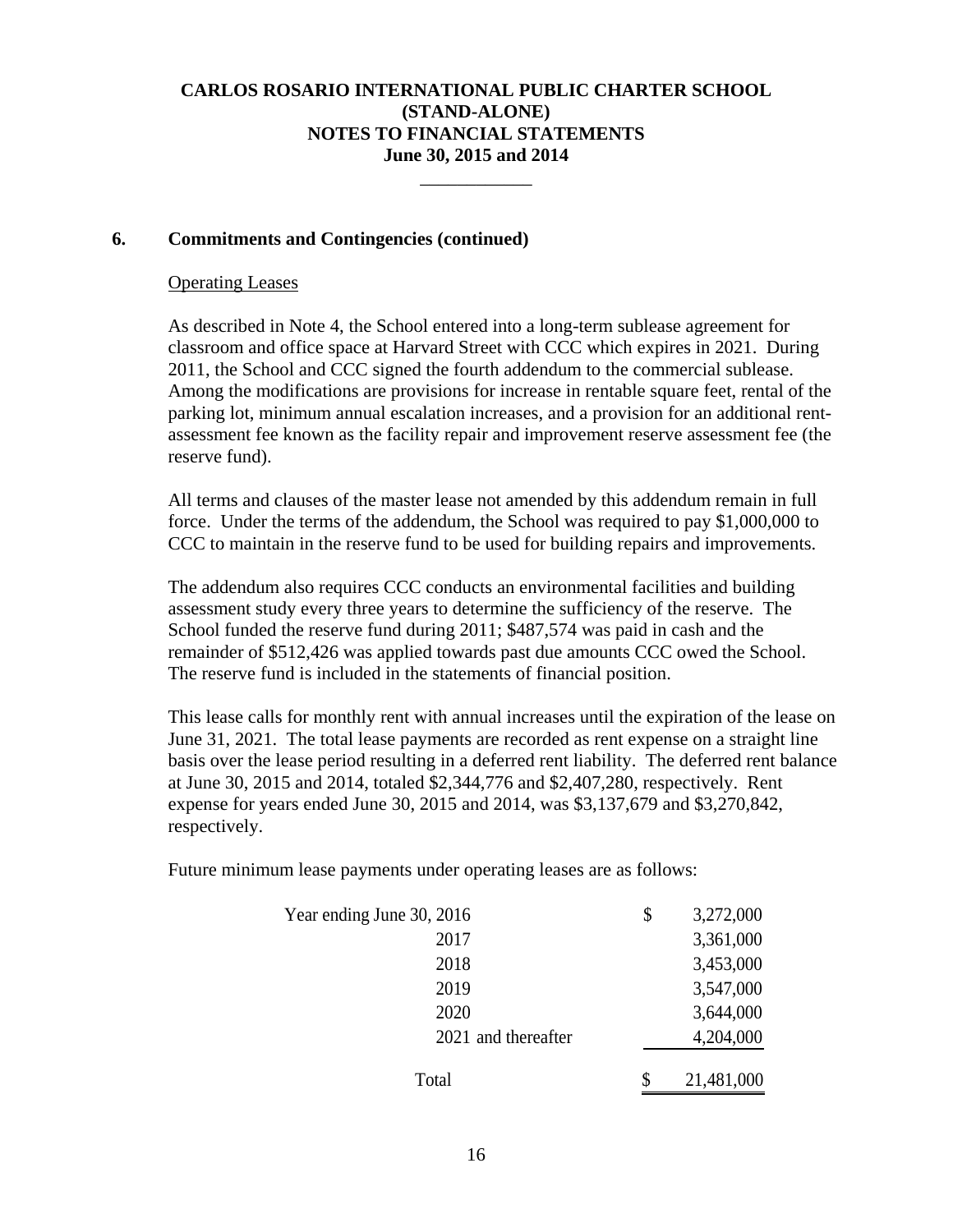\_\_\_\_\_\_\_\_\_\_\_\_

## **6. Commitments and Contingencies (continued)**

#### Employment Contract

The School has an employment-transition contract with its former President, which provides for future payments as services are rendered. The transition period ends upon the Executive's retirement on December 31, 2017.

The School has an employment contract with its newly appointed Executive Director/CEO, which provides for future payments as services are rendered. The agreement is for a five-year period ending on August 1, 2019.

## **7. Retirement Plans**

The School sponsored a 403(b) Plan for all employees that have completed 1,000 hours of eligible service. Under this plan, the School contributed 5% of an eligible employee's base compensation. Participants have the option to rollover their assets to the newly adopted 401(k) Plan or convert their accounts into an IRA. The School plans to terminate the 403(b) Plan when all assets are distributed, as employees rollover their balances to the new 401(k) Plan, or convert their balances into an IRA.

The School adopted a 401(k) Plan effective August 15, 2013 for all employees over 21 years of age who have completed six months of service working 17.5 hours weekly (which is equal to 408 hours for six months). This is a plan with salary deferral options (pre-tax and Roth), discretionary matching contributions, and a safe harbor non-elective contribution of 3% of employees' compensation. The matching contribution is 300% of the first 1% employees contribute from their compensation. Participants are immediately vested in all contributions. The School's pension expense for the years ended June 30, 2015 and 2014, totaled \$504,657 and \$431,393, respectively.

The School sponsors a nonqualified deferred compensation plan under the Internal Revenue Code Section 457(b). Funds are invested in certain money market funds and are included with other assets and other liabilities in the accompanying statements of financial position. The School's obligation is limited to the market value of the invested funds which approximated \$283,923 and \$172,169 at June 30, 2015 and 2014, respectively.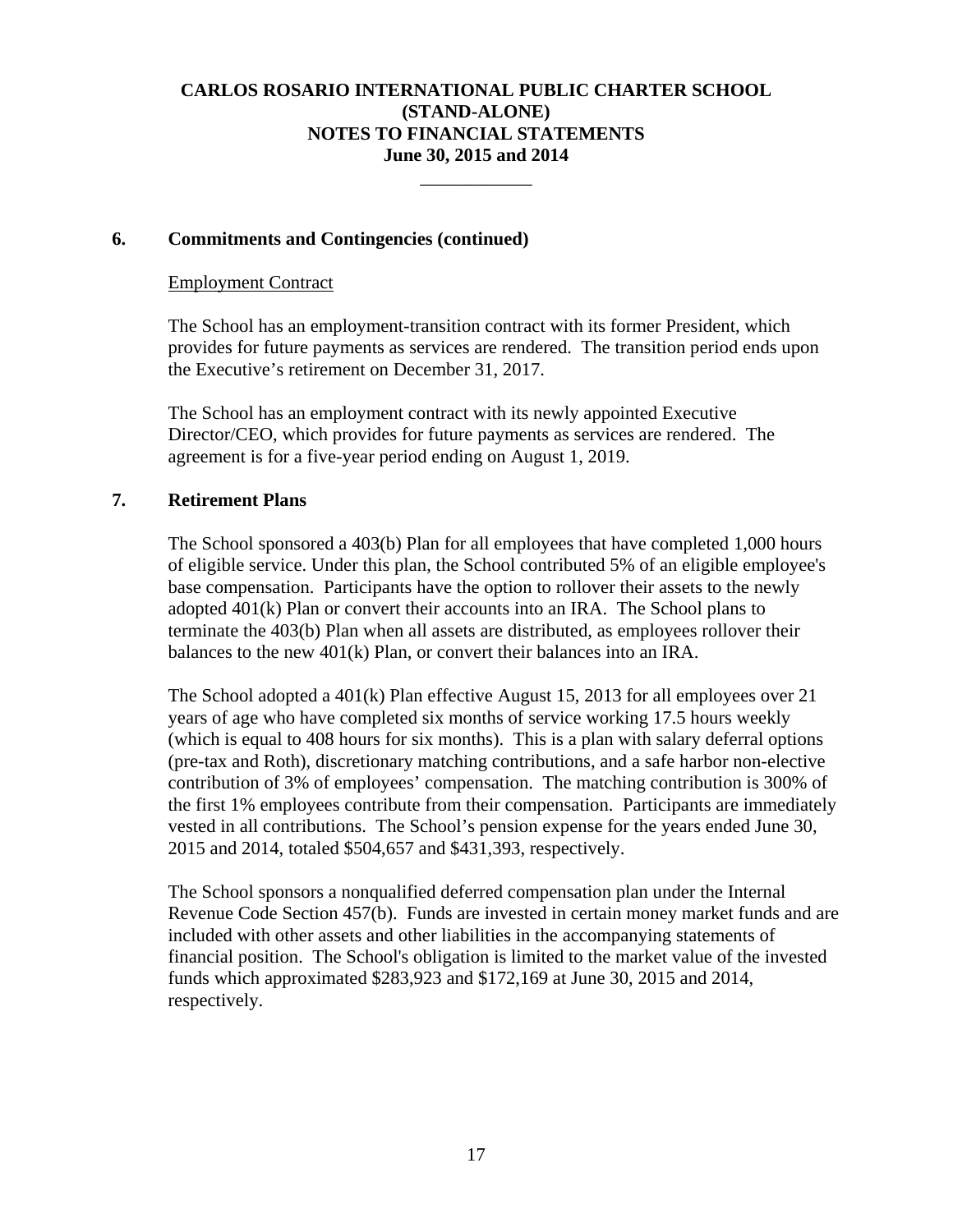\_\_\_\_\_\_\_\_\_\_\_\_

## **7. Retirement Plans (continued)**

The School also sponsors a nonqualified deferred compensation plan under Internal Revenue Code Section 457(f). Funds are invested in certain money market funds and are included with other assets and other liabilities in the accompanying statements of financial position. The School's obligation is limited to the market value of the invested funds which approximated \$1,286,401 and \$1,115,253 at June 30, 2015 and 2014, respectively.

## **8. Postretirement Benefits – Healthcare and Dental**

In addition to providing pension benefits, in fiscal year 2015, the School adopted a voluntary early retirement incentive program. The program will permit eligible employees, who desire to retire following the attainment of age sixty-two but prior to the attainment of age sixty-five, an opportunity to continue to receive medical insurance from the School for a specified period of time, at the same rate and level provided to actively employed employees of the School. In order to be eligible to participate, the employee must have reached the age of 62, have been enrolled in one of the three medical plans offered by the School for at least five years, and have 15 years of full time employment with the School. Surviving spouses are not covered.

The Plan's fiscal year-end and the Plan's valuation are June 30. The School has not contributed to the postretirement benefit plan in fiscal year 2015. There were no benefits paid by the Trust during the year ended June 30, 2015. The Plan is currently unfunded.

 A summary of the net periodic postretirement benefit costs for the year ended June 30, 2015, is as follows:

| Service cost                             | 32,266 |
|------------------------------------------|--------|
| Interest cost                            | 1,331  |
|                                          |        |
| Net periodic postretirement benefit cost | 33,597 |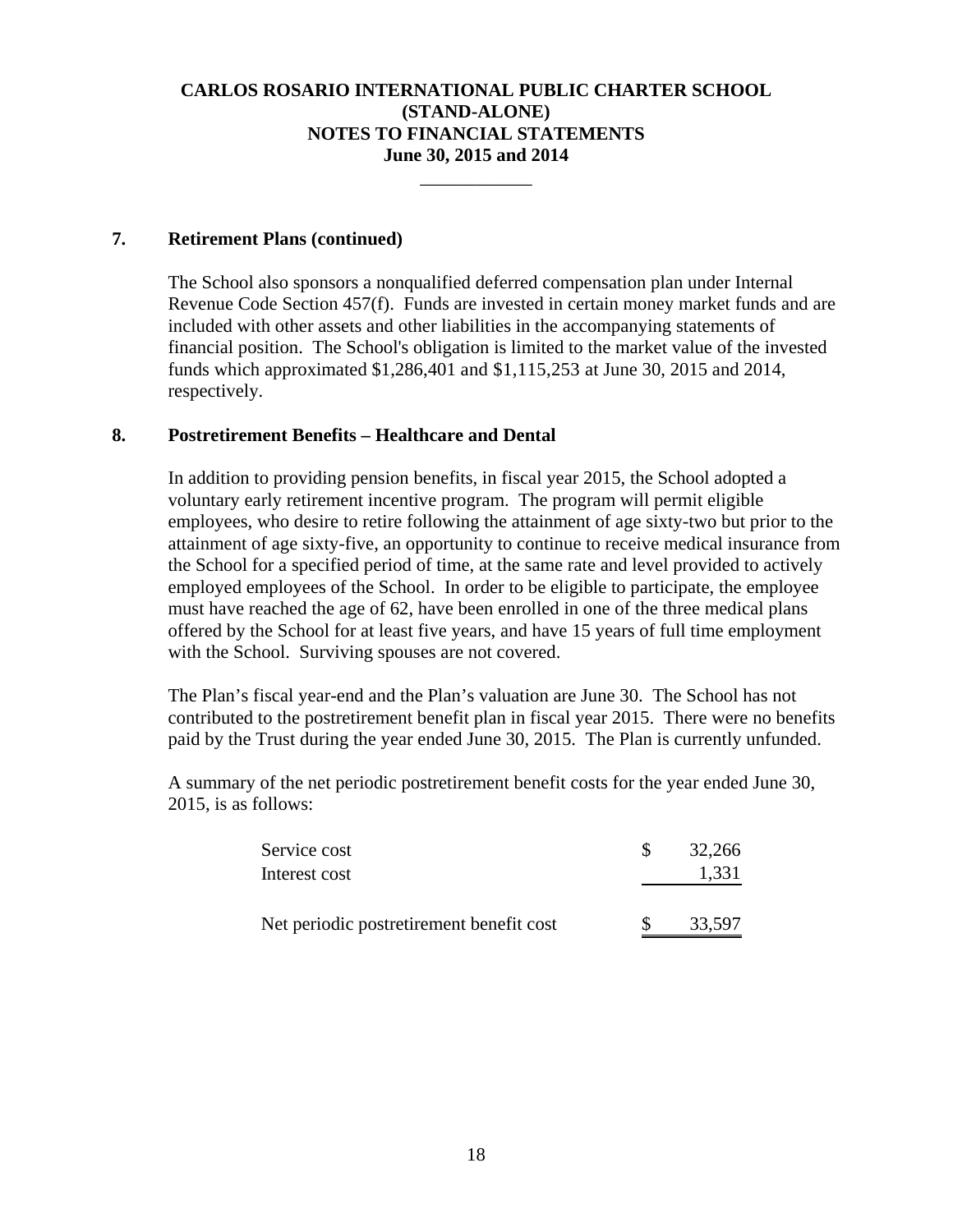\_\_\_\_\_\_\_\_\_\_\_\_

## **8. Postretirement Benefits - Healthcare and Dental (continued)**

The following table sets forth the financial status of the plan for the year ended June 30, 2015:

| Accumulated postretirement benefit           |                |
|----------------------------------------------|----------------|
| obligation (APBO):                           |                |
| Active paticipants fully eligible            | \$<br>(18,974) |
| Active participants not fully eligible       | (270, 894)     |
|                                              |                |
| <b>Total APBO</b>                            | (289, 868)     |
| Plan assets at fair value                    |                |
|                                              |                |
| Accrued postretirement benefit cost unfunded |                |

The weighted average discount rate used to determine the APBO was 4.20% at June 30, 2015, and the long-term inflation rate was 4.50% in 2015. For measurement purposes, assumed healthcare cost trend rates of 7% in 2015 were used, trending down to 4.50%. This rate should be achieved in 2023.

If the assumed healthcare cost trend rate were increased by 1 percentage point, the rates would increase the aggregate of interest and service cost components of the NPPBC by 14.6% or \$6,501. The APBO as of June 30, 2015, would increase 12.1% or \$30,074.

If the assumed healthcare cost trend rate were decreased by 1 percentage point, the rates would decrease the aggregate of interest and service cost components of the NPPBC by 12.4% or \$5,522. The APBO as of June 30, 2015, would decrease 10.4% or \$30,146.

The following benefit payments, which reflect expected future service, as appropriate, are expected to be paid over the next ten fiscal years:

| Years ending June 30, 2016 | \$            |
|----------------------------|---------------|
| 2017                       | \$<br>3,887   |
| 2018                       | \$<br>11,387  |
| 2019                       | \$<br>22,322  |
| 2020                       | \$<br>19,103  |
| 2021-2025                  | \$<br>124,132 |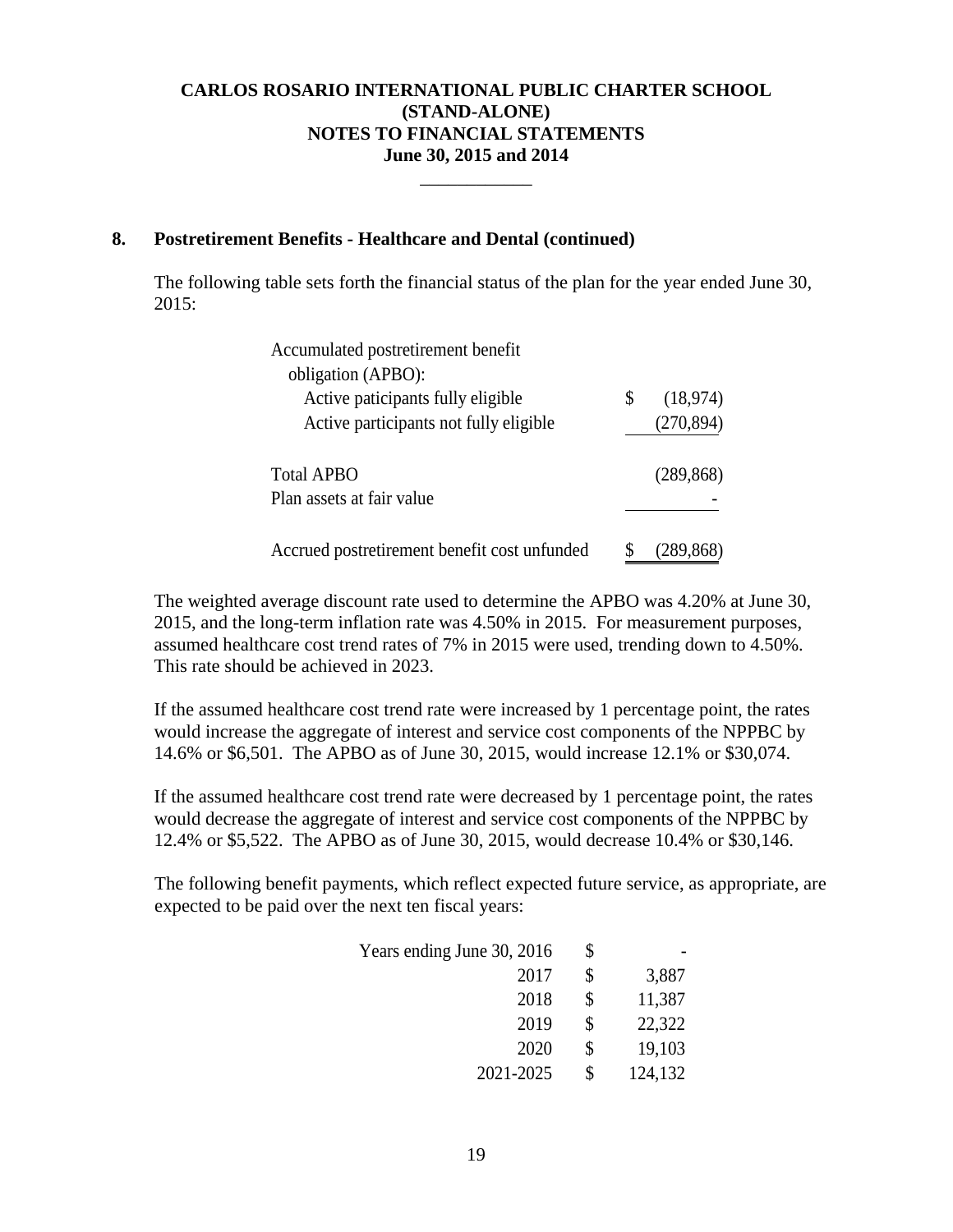\_\_\_\_\_\_\_\_\_\_\_\_

#### **9. Donated Services**

In 2015 and 2014, the School received pro-bono legal services valued at \$19,215 and \$25,432, respectively. These amounts are reflected as revenue and expense in the accompanying financial statements.

#### **10. Fair Value Measurements**

The School reports its fair value measures using a three-level hierarchy that prioritizes the inputs used to measure fair value. This hierarchy, established by generally accepted accounting principles, gives the highest priority to unadjusted quoted prices in active markets for identical assets or liabilities (Level 1 measurements) and the lowest priority to unobservable inputs (Level 3 measurements). The fair value hierarchy is as follows:

- Level 1: Inputs to the valuation methodology are unadjusted quoted prices for identical assets or liabilities that the School has the ability to access.
- Level 2: Inputs to the valuation methodology include:
	- o Quoted prices for similar assets or liabilities in active markets;
	- o Quoted prices for identical or similar assets or liabilities in inactive markets;
	- o Inputs other than quoted prices that are observable for the asset or liability;
	- o Inputs that are derived principally from or corroborated by observable market data by correlation or other means.

If the asset or liability has a specified (contractual) term, the Level 2 input must be observable for substantially the full term of the asset or liability.

 Level 3: Inputs to the valuation methodology are unobservable and significant to the fair value measurement.

 The asset's or liability's fair value measurement level within the fair value hierarchy is based on the lowest level of any input that is significant to the fair value measurement. Valuation techniques used need to maximize the use of observable inputs and minimize the use of unobservable inputs.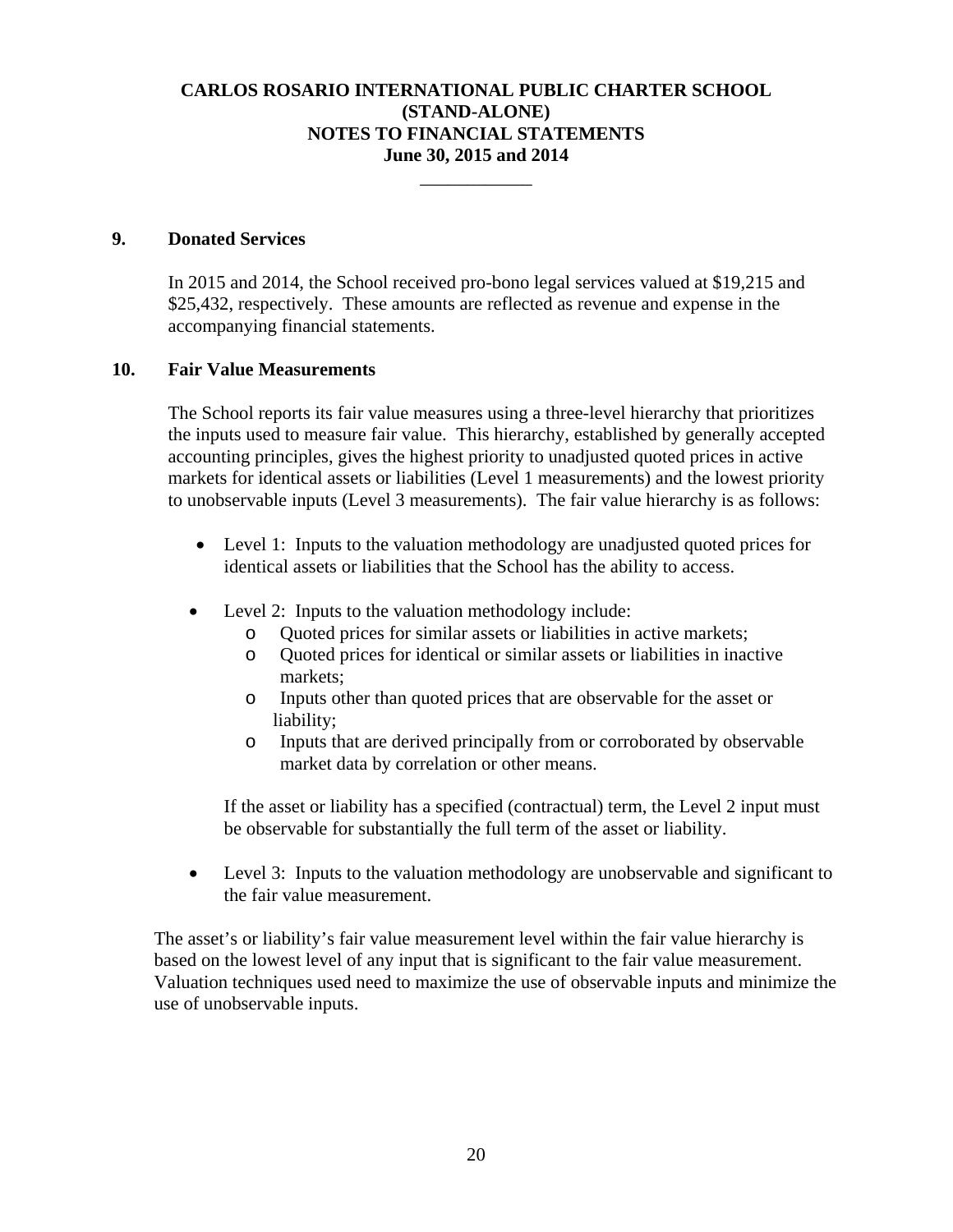\_\_\_\_\_\_\_\_\_\_\_\_

#### **10. Fair Value Measurements (continued)**

The availability of observable market data is monitored to assess the appropriate classification of financial instruments within the fair value hierarchy. Changes in economic conditions or model-based valuation techniques may require the transfer of financial instruments from one fair value level to another. In such instances, the transfer is reported as of the end of the reporting period. For the years ended June 30, 2015 and 2014, there were no significant transfers in or out of levels 1, 2 or 3.

Following is a description of the valuation methodologies used for investments measured at fair value and their classification in the valuation hierarchy:

Investments in *money market funds* (Note 2) are valued at the net asset value of shares held by the School at year-end reported in the listing of the applicable major exchanges.

Investments in *certificates of deposit* (Note 2) are valued by discounting the related cash flows based on current yields of similar instruments with comparable derivatives considering the credit worthiness of the issuer.

Investments in *mutual funds* (Note 2) are valued at the net asset value of shares of funds selected by the participants of the 457(b) and 457(f) plans (Note 7) as reported at yearend in the listing of the applicable major exchanges.

The following summarizes information about the fair value measurements used as of June 30, 2015 and 2014:

| 2015                                                       | Total       | Level 1                       | Level 2   |
|------------------------------------------------------------|-------------|-------------------------------|-----------|
| <b>Money Market Funds</b><br>cash equivalents (Note 2)     |             | $$2,578,835$ $$2,578,835$ $$$ |           |
| Certificates of Deposit (Note 2)                           | 3,048,000   |                               | 3,048,000 |
| Mutual funds - other assets<br>$457(b)$ and $457(f)$ Plans | 1,570,324   | 1,570,324                     |           |
| Total                                                      | 7, 197, 159 | 4, 149, 159<br>S              | 3,048,000 |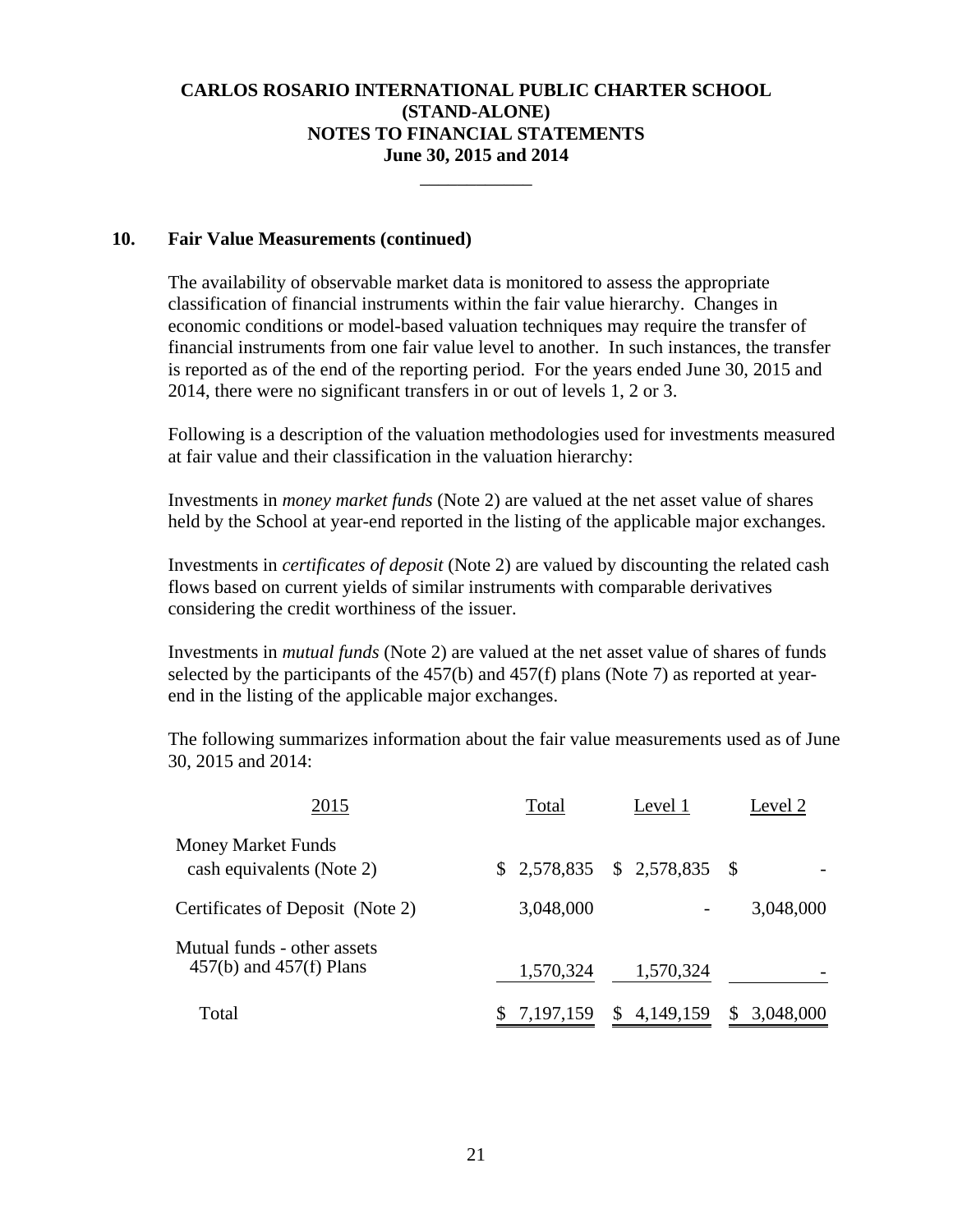\_\_\_\_\_\_\_\_\_\_\_\_

#### **10. Fair Value Measurements (continued)**

| 2014                                                       | Total     | Level 1                       | Level 2   |
|------------------------------------------------------------|-----------|-------------------------------|-----------|
| <b>Money Market Funds</b><br>cash equivalents (Note 2)     |           | $$2,578,567$ $$2,578,567$ $$$ |           |
| Certificates of Deposit (Note 2)                           | 3,036,000 |                               | 3,036,000 |
| Mutual funds - other assets<br>$457(b)$ and $457(f)$ Plans | 1,287,422 | 1,287,422                     |           |
| Total                                                      | 6,901,989 | 3,865,989<br>S                | 3,036,000 |

## **11. Supplemental Cash Flow Information**

Cash paid during the years 2015 and 2014 for interest was \$1,443,587 and \$1,064,349, respectively. In fiscal year 2015, the School entered into a capital lease arrangement for real estate property (Note 6) totaling \$13,515,711. Property financed through accounts payable at June 30, 2015 and June 30, 2014, totaled \$136,972 and \$94,338, respectively.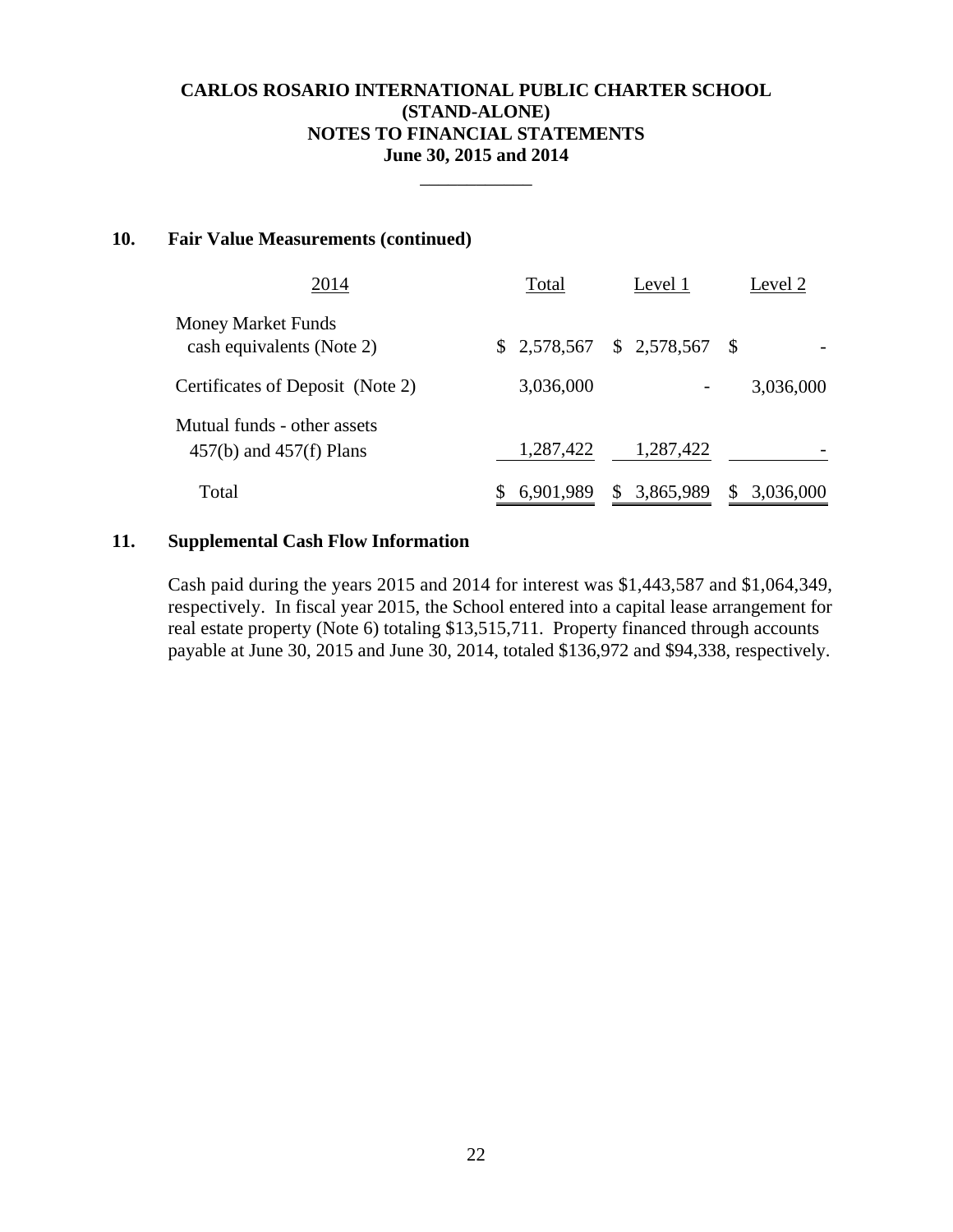#### **CARLOS ROSARIO INTERNATIONAL PUBLIC CHARTER SCHOOL(STAND-ALONE) SUPPLEMENTAL SCHEDULES OF FUNCTIONAL EXPENSES Years Ended June 30, 2015 and 2014**

|                                        | Educational<br>Programs    | General and<br>Administrative | Fundraising   | 2015<br>Total | Educational<br>Programs | General and<br>Administrative | Fundraising  | 2014<br>Total   |
|----------------------------------------|----------------------------|-------------------------------|---------------|---------------|-------------------------|-------------------------------|--------------|-----------------|
| PERSONNEL SALARIES AND BENEFITS        |                            |                               |               |               |                         |                               |              |                 |
| Salaries                               | $\mathcal{S}$<br>9,251,646 | $\mathbb{S}^-$<br>1,324,938   | \$            | \$10,576,584  | 8,709,257<br>\$         | \$<br>1,034,146               | $\mathbb{S}$ | \$<br>9,743,403 |
| Employee benefits                      | 2,436,194                  | 668,272                       |               | 3,104,466     | 1,968,774               | 487,877                       |              | 2,456,651       |
| Contracted staff                       | 11,100                     | 10,182                        |               | 21,282        | 12,886                  | 2,345                         |              | 15,231          |
| Professional development               | 80,900                     | 35,554                        |               | 116,454       | 113,963                 | 27,039                        |              | 141,002         |
| Total personnel, salaries and benefits | 11,779,840                 | 2,038,946                     |               | 13,818,786    | 10,804,880              | 1,551,407                     |              | 12,356,287      |
| DIRECT STUDENT COSTS                   |                            |                               |               |               |                         |                               |              |                 |
| Supplies and materials                 | 293,419                    |                               |               | 293,419       | 273,874                 |                               |              | 273,874         |
| Transportation                         | 71,233                     |                               |               | 71,233        | 108,280                 |                               |              | 108,280         |
| Contracted instruction fees            | 27,770                     |                               |               | 27,770        | 19,314                  |                               |              | 19,314          |
| Student assessments                    | 12,681                     |                               |               | 12,681        | 7,704                   |                               |              | 7,704           |
| Food service/workforce program         | 250,758                    |                               |               | 250,758       | 187,769                 |                               |              | 187,769         |
| Other student costs                    | 53,351                     |                               |               | 53,351        | 61,963                  |                               |              | 61,963          |
| Total direct student costs             | 709,212                    |                               |               | 709,212       | 658,904                 |                               |              | 658,904         |
| <b>OCCUPANCY EXPENSES</b>              |                            |                               |               |               |                         |                               |              |                 |
| Rent                                   | 2,773,851                  | 363,828                       |               | 3,137,679     | 2,924,313               | 346,529                       |              | 3,270,842       |
| Maintenance and repairs                | 4,694                      | 128                           |               | 4,822         | 11,505                  | 2,135                         |              | 13,640          |
| <b>Utilities</b>                       |                            |                               |               |               | 4,618                   |                               |              | 4,618           |
| Contracted building services           | 377,522                    | 54,408                        | 53            | 431.983       | 473,632                 | 57,630                        |              | 531,262         |
| Interest - facility                    | 1,276,194                  | 167,872                       | ÷.            | 1,444,066     | 947,194                 | 112,471                       |              | 1,059,665       |
| Total occupancy expenses               | 4,432,261                  | 586,236                       | 53            | 5,018,550     | 4,361,262               | 518,765                       | ٠.           | 4,880,027       |
| <b>OFFICE EXPENSES</b>                 |                            |                               |               |               |                         |                               |              |                 |
| Office supplies and materials          | 189,431                    | 30,567                        | 913           | 220,911       | 260,050                 | 36,581                        |              | 296,631         |
| Equipment rental                       | 416,818                    | 12,961                        |               | 429,779       | 332,108                 | 9,566                         |              | 341,674         |
| Telecommunications                     | 192,124                    | 27,447                        | 231           | 219,802       | 198,837                 | 38,222                        |              | 237,059         |
| Professional fees                      | 181,841                    | 250,161                       | 628           | 432,630       | 141,338                 | 197,154                       |              | 338,492         |
| Printing and publications              | 90,470                     | 8,187                         | 106           | 98,763        | 95,726                  | 15,591                        |              | 111,317         |
| Postage and shipping                   | 4,427                      | 487                           |               | 4,914         | 6,389                   | 1,293                         |              | 7,682           |
| Other office expense                   | 19,107                     | 18,324                        | 325           | 37,756        | 17,803                  | 16,975                        |              | 34,778          |
| Total office expenses                  | 1,094,218                  | 348,134                       | 2,203         | 1,444,555     | 1,052,251               | 315,382                       | $\sim$       | 1,367,633       |
| <b>GENERAL EXPENSES</b>                |                            |                               |               |               |                         |                               |              |                 |
| Insurance                              | 168,036                    | 21,555                        |               | 189,591       | 155,338                 | 18,078                        |              | 173,416         |
| Interest                               |                            |                               |               |               | 4,141                   | 543                           |              | 4,684           |
| Administration fee                     | 202,002                    | 26,495                        |               | 228,497       | 91,161                  | 10,869                        |              | 102,030         |
| Depreciation                           | 1,755,029                  | 230,196                       |               | 1,985,225     | 1,542,114               | 183,112                       |              | 1,725,226       |
| Other general expense                  | 146,527                    | 59,939                        | 140,882       | 347,348       | 133,892                 | 62,084                        |              | 195,976         |
| Total general expenses                 | 2,271,594                  | 338,185                       | 140,882       | 2,750,661     | 1,926,646               | 274,686                       | $\sim$       | 2,201,332       |
| <b>TOTAL EXPENSES</b>                  | \$20,287,125               | \$3,311,501                   | \$<br>143,138 | \$23,741,764  | \$18,803,943            | \$2.660.240                   | \$<br>÷.     | \$21,464,183    |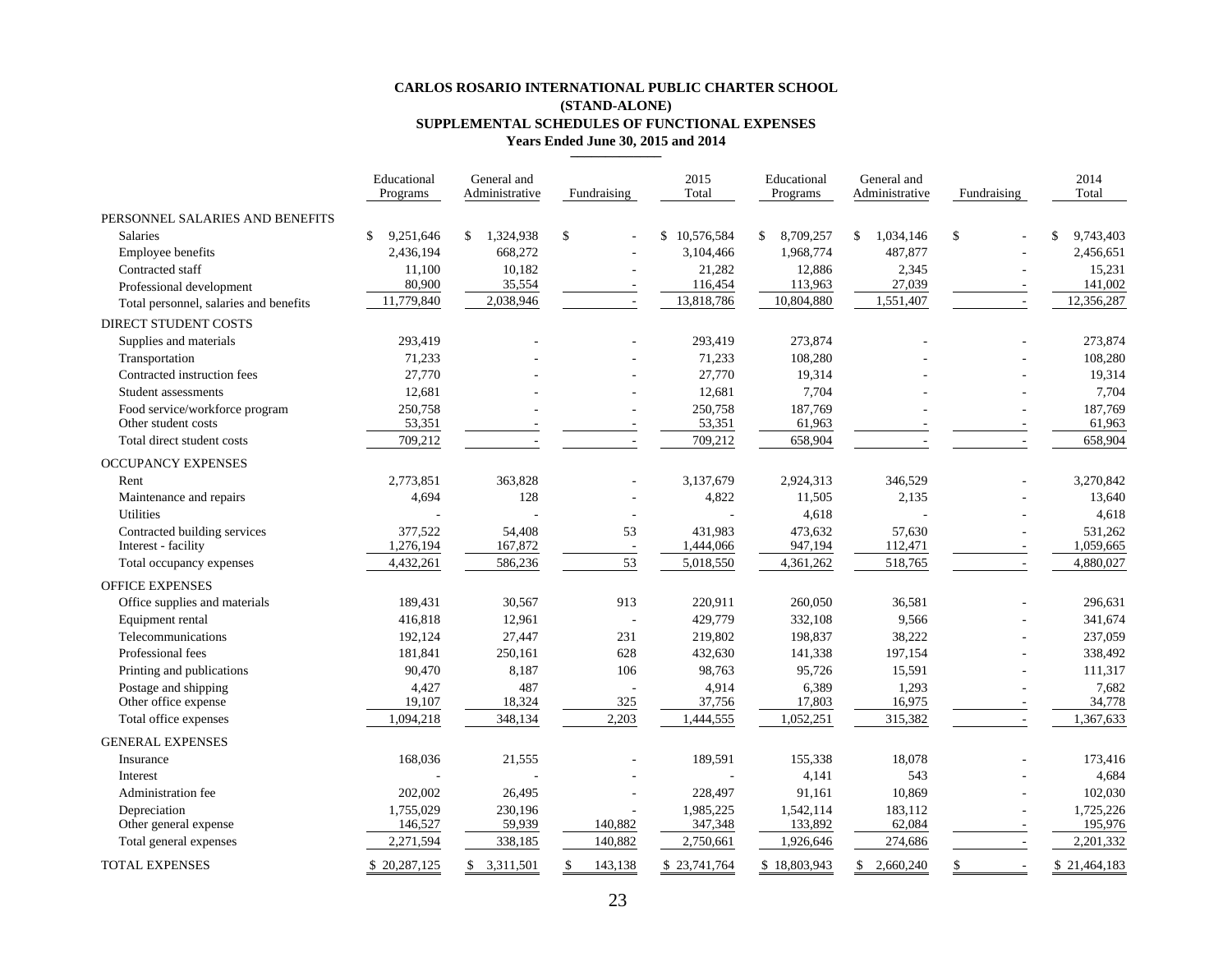# **CARLOS ROSARIO INTERNATIONAL PUBLIC CHARTER SCHOOL SUPPLEMENTAL SCHEDULE OF AVERAGE COST PER STUDENT Year Ended June 30, 2015**

**\_\_\_\_\_\_\_\_\_\_\_\_\_**

| <b>Average Cost Per Student</b>               |            |
|-----------------------------------------------|------------|
| Total expenses for the year                   | 23,741,764 |
| Full-time equivalent students                 | 1,950      |
| Average cost per full-time equivalent student | 12.175     |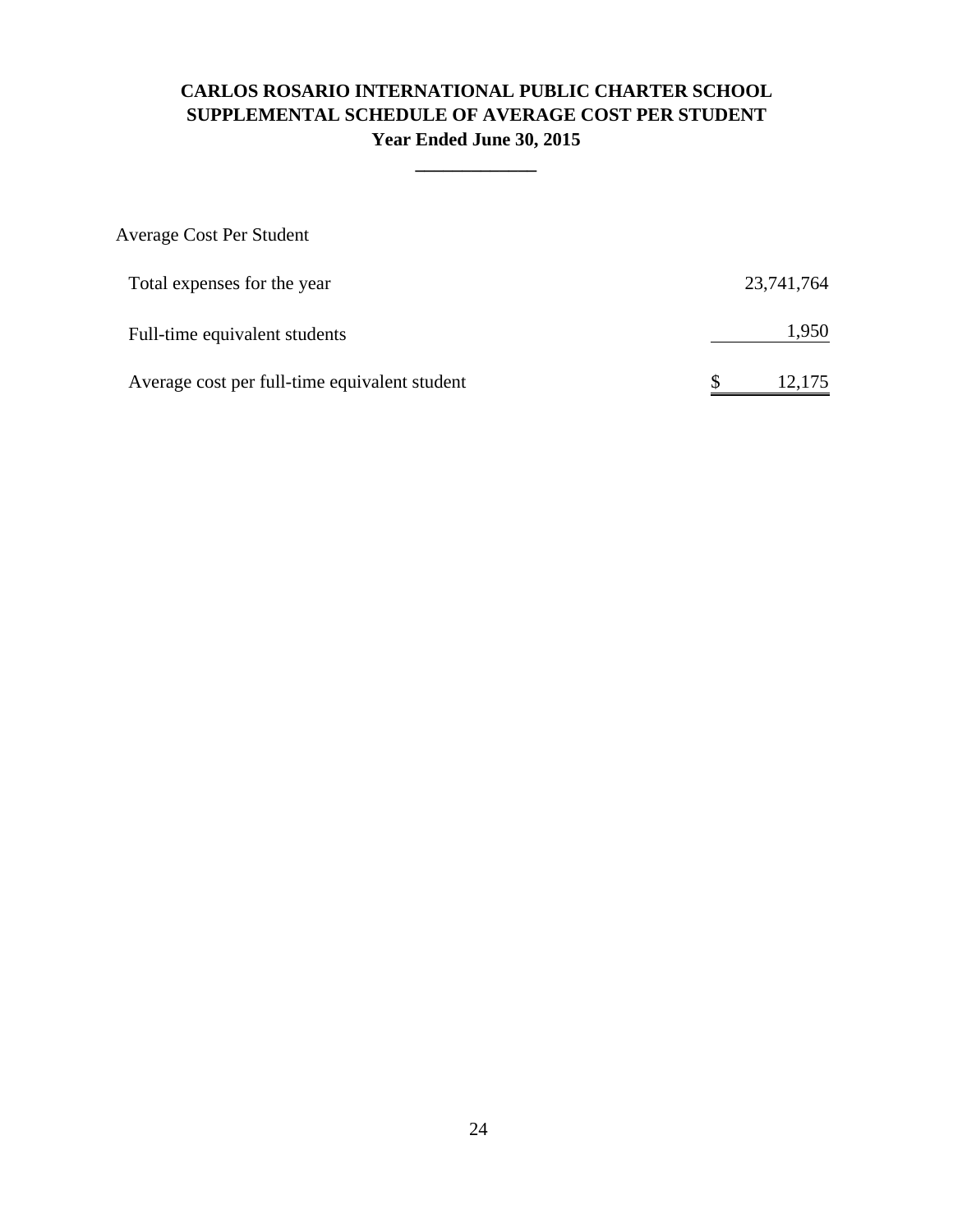# RUBINO & COMPANY CERTIFIED PUBLIC ACCOUNTANTS AND CONSULTANTS

Rubino & Company **CHARTERED** 

6903 Rockledge Drive **SUITE 1200** BETHESDA, MARYLAND 20817-1818 PHONE: 301 564 3636 Fax: 301 564 2994

www.rubino.com

# **INDEPENDENT AUDITORS' REPORT ON INTERNAL CONTROL OVER FINANCIAL REPORTING AND ON COMPLIANCE AND OTHER MATTERS BASED ON AN AUDIT OF FINANCIAL STATEMENTS PERFORMED IN ACCORDANCE WITH** *GOVERNMENT AUDITING STANDARDS*

To the Board of Trustees of Carlos Rosario International Public Charter School

We have audited, in accordance with the auditing standards generally accepted in the United States of America and the standards applicable to financial audits contained in *Government Auditing Standards* issued by the Comptroller General of the United States, the stand-alone financial statements of Carlos Rosario International Public Charter School (the School), which comprise the statement of financial position as of June 30, 2015, and the related statements of activities and cash flows for the year then ended, and the related notes to the financial statements, and have issued our report thereon dated November 25, 2015.

## **Internal Control Over Financial Reporting**

In planning and performing our audit of the financial statements, we considered the School's internal control over financial reporting to determine the audit procedures that are appropriate in the circumstances for the purpose of expressing our opinion on the financial statements, but not for the purpose of expressing an opinion on the effectiveness of the School's internal control. Accordingly, we do not express an opinion on the effectiveness of the School's internal control.

A *deficiency in internal control* exists when the design or operation of a control does not allow management or employees, in the normal course of performing their assigned functions, to prevent, or detect and correct, misstatements on a timely basis. A *material weakness* is a deficiency, or a combination of deficiencies, in internal control, such that there is a reasonable possibility that a material misstatement of the entity's financial statements will not be prevented, or detected and corrected on a timely basis. A *significant deficiency* is a deficiency, or a combination of deficiencies, in internal control that is less severe than a material weakness, yet important enough to merit attention by those charged with governance.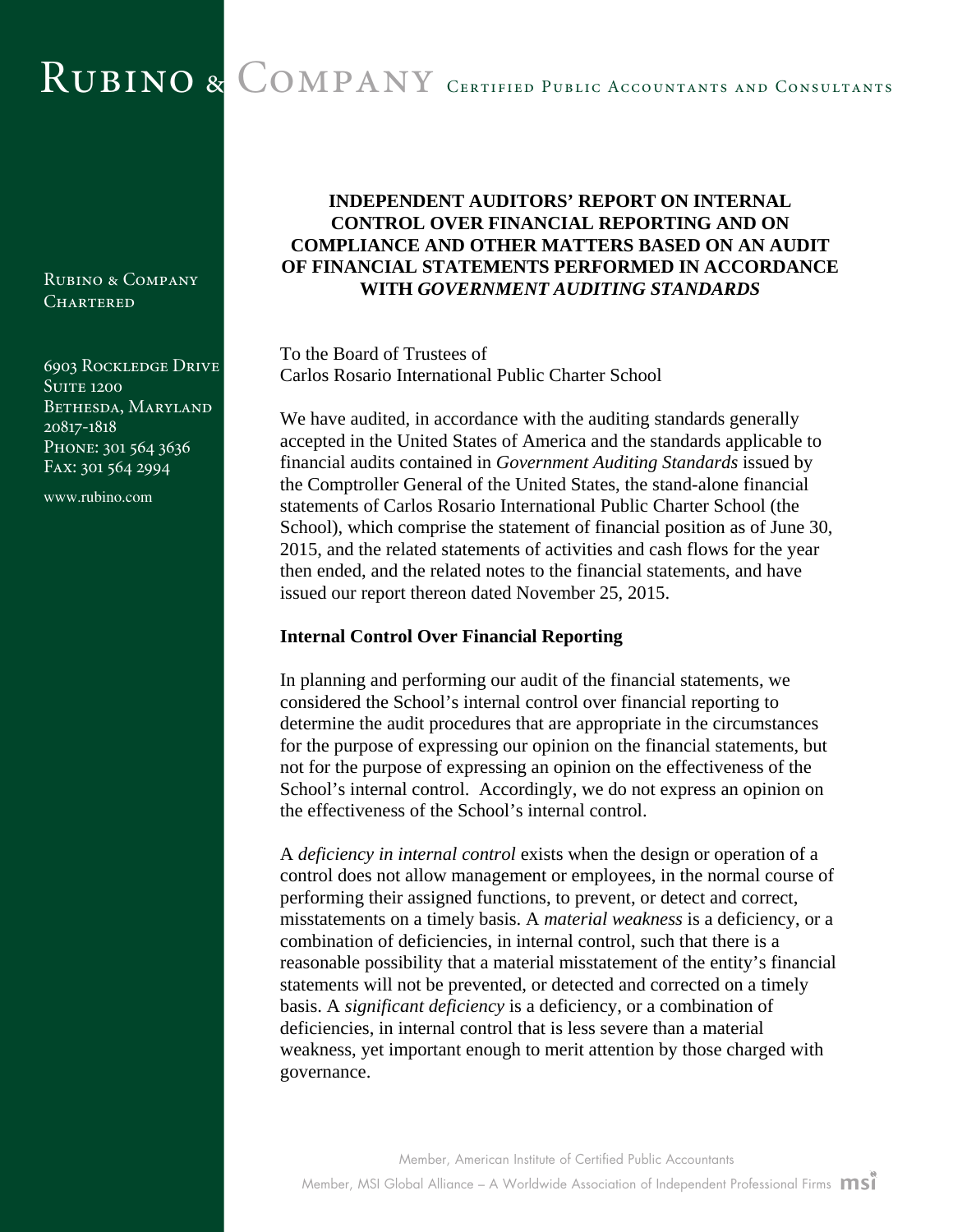Our consideration of internal control was for the limited purpose described in the first paragraph of this section and was not designed to identify all deficiencies in internal control that might be material weaknesses or significant deficiencies. Given these limitations, during our audit we did not identify any deficiencies in internal control that we consider to be material weaknesses. However, material weaknesses may exist that have not been identified.

#### **Compliance and Other Matters**

As part of obtaining reasonable assurance about whether the School's financial statements are free from material misstatement, we performed tests of its compliance with certain provisions of laws, regulations, contracts, and grant agreements, noncompliance with which could have a direct and material effect on the determination of financial statement amounts. However, providing an opinion on compliance with those provisions was not an objective of our audit, and accordingly, we do not express such an opinion. The results of our tests disclosed no instances of noncompliance or other matters that are required to be reported under *Government Auditing Standards.* 

#### **Purpose of this Report**

The purpose of this report is solely to describe the scope of our testing of internal control and compliance and the results of that testing, and not to provide an opinion on the effectiveness of the School's internal control or on compliance. This report is an integral part of an audit performed in accordance with *Government Auditing Standards* in considering the School's internal control and compliance. Accordingly, this communication is not suitable for any other purpose.

O fubrius \* Company

November 25, 2015 Bethesda, Maryland